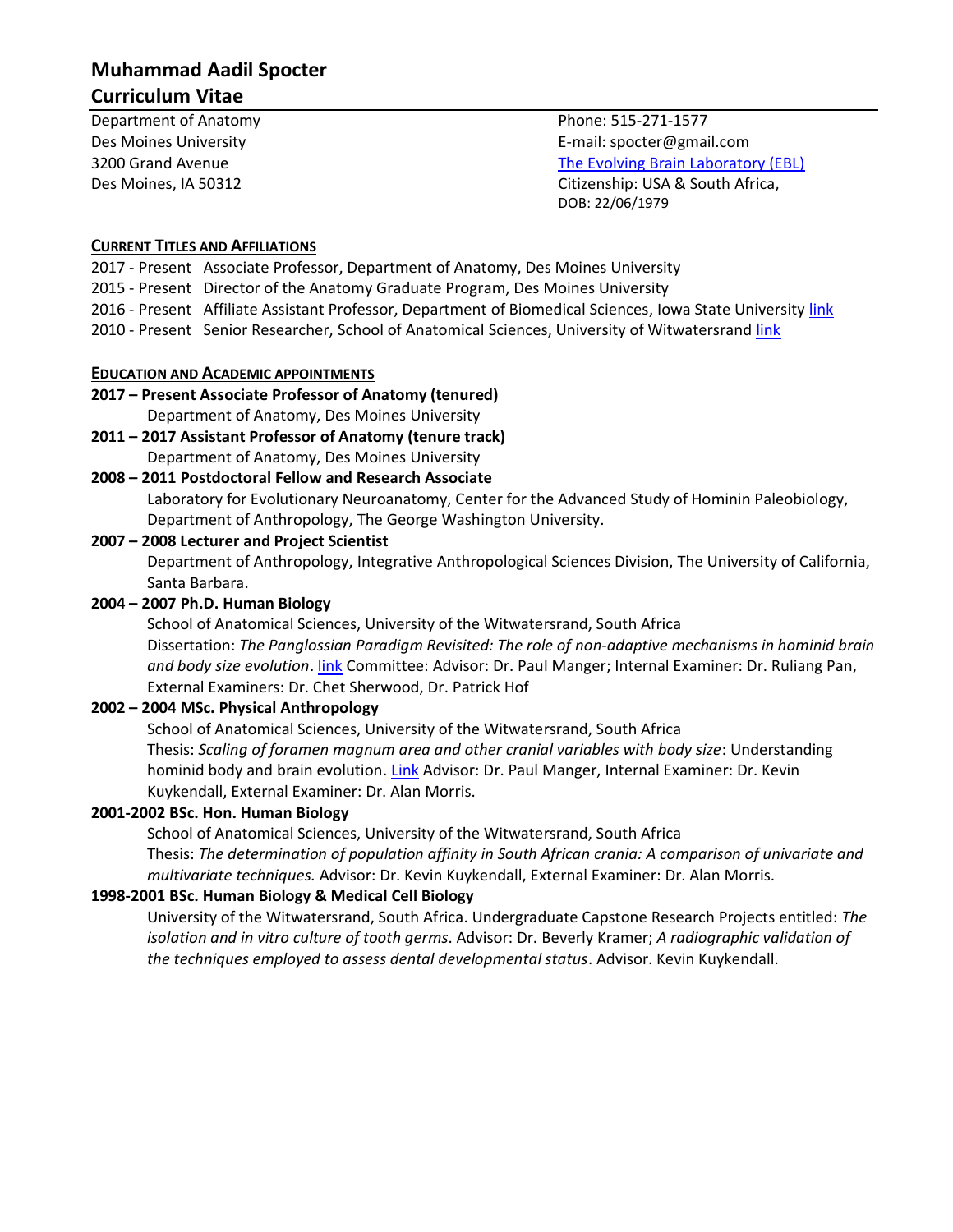PUBLICATIONS, Total 54 (42 research articles, 10 book chapters, 1 newsletter; 1 video); \*denotes DMU student.

#### **Citation Metrics:**

*[From Google](http://scholar.google.com/citations?user=slaWFp0AAAAJ&hl=en) [; From Thomson](http://www.researcherid.com/rid/D-3956-2012)* ; *[From Scopus;](http://www.scopus.com/authid/detail.url?authorId=55136371400) [ORCID iD](https://orcid.org/0000-0003-1174-7444)*

#### **RESEARCH ARTICLES**

- 54 Dayal, M.R., Billings, B. K., Brits, D., Abdallah, A\*., **Spocter, M.A.,** & Bidmos, M.A. (In Press). Sex estimation from dimensions of the base of the skull in black South Africans. *Anthropologischer Anzeiger*
- 53 Swiegers, J., Bhagwandin, A., Maseko, B. C., Sherwood, C.C., Hard, T., Bertelsen, M. F., **Spocter, M.A**., Molnar, Z., & Manger, P.R. (2021). The distribution, number and certain neurochemical identities of infracortical white matter neurons in the brains of a southern lesser galago, a black-capped squirrel monkey and a crested macaque. *Journal of Comparative Neurology,* [link](https://onlinelibrary.wiley.com/doi/abs/10.1002/cne.25216)
- 52 Manger, P.R., Patzke, N., **Spocter, M.A.,** Bhagwandin, A., Karlson, K.AE., Bertelsen, M.F., Alagaili, A.N., Bennett, N.C., Mohammed, O.B., Herculano-Houzel, S., Hof, P.R., Fuxe, K (2021) Amplification of potential thermogenic mechanisms in cetacean brains. *Scientific Reports 11, 5486 [link](https://www.nature.com/articles/s41598-021-84762-0)*
- 51 **Spocter, M.A**., Sherwood, C.C., Schapiro, S.J., & Hopkins, W.D. (2020). Reproducibility of Leftward Planum Temporale Asymmetries in Two Genetically Isolated Populations of Chimpanzees (*Pan troglodytes*). *Proceedings of the Royal Society of London, B.* 287(1934):000-000 *[link](https://royalsocietypublishing.org/doi/10.1098/rspb.2020.1320)*
- 50. Chengetania, S., Bhagwandin, A., Bertelson, M, F., Hard, T., Hof, P.R., **Spocter, M.A**., & Manger, P.R (2020). The brain of the African wild dog. II. The visual system. *Journal of Comparative Neurology,* 528(18):3262-3284*. [link](https://onlinelibrary.wiley.com/doi/abs/10.1002/cne.25000)*
- 49. Grewal, J.S\*., Gloe, T\*., Hegedus, J\*., Bitterman, K., Billings, B., Chengetanai, S., Bentil, S., Ng, J., Wang, V., Tang, C.C., Geletta, S., Wicinski, B., Bertelson, M., Tendler, B.C., Mars, R., Aquirre, G.K., Rusbridge, C., Hof, P.R., Sherwood, C.C., Manger, P.R., & **Spocter, M.A**. (2020). Brain gyrification in wild and domestic canids: Has domestication changed the gyrification index in domestic dogs? *Journal of Comparative Neurology*, 528(18):3209-3228. [link](https://onlinelibrary.wiley.com/doi/abs/10.1002/cne.24972)
- 48. Chengetania, S., Bhagwandin, A., Bertelson, M, F., Hard, T., Hof, P.R., **Spocter, M.A**., & Manger, P.R (2020) The brain of the African wild dog. II. The auditory system. *Journal of Comparative Neurology,*  528(18):3229-3244. *[link](https://onlinelibrary.wiley.com/doi/10.1002/cne.24989)*
- 47. Chengetania, S., Bhagwandin, A., Bertelson, M, F., Hard, T., Hof, P.R., **Spocter, M.A**., & Manger, P.R (2020). The brain of the African wild dog. II. The olfactory system. *Journal of Comparative Neurology,*  528(18):3285-3304. *[link](https://onlinelibrary.wiley.com/doi/abs/10.1002/cne.25007)*
- 46. Chengetania, S., Tenley, J\*., Bertelson, M, F., Hard, T., Bhagwandin, A., Haagensen, M., Tang, C., Wicinski, B., Hof, P.R., Manger, P.R., & **Spocter, M.A** (2020). The brain of the African wild dog. I. Anatomy, architecture and volumetrics. *Journal of Comparative Neurology,* 528(18):3245-3261. *[link](https://onlinelibrary.wiley.com/doi/10.1002/cne.24999)*
- 45. Nguyen, V., Uchida, R., Warling A., Sloan, L.J., Dodelson, C., Shin, R., Wicinski, B., Bitterman, K., Bertelsen, M.F., Stimpson, C.D., Schall, M., Hof, P.R., Sherwood, C.C., Manger, P.R., **Spocter, M.A**., & Jacobs, B (2020). Comparative neocortical neuromorphology in felids: African lion (*Panthera leo leo*), African leopard (*Panthera pardus pardus*) and cheetah (*Acinonyx jubatus jubatus*). *Journal of Comparative Neurology,* 528(8), 1392-1422*.* [link](https://www.ncbi.nlm.nih.gov/pubmed/31749162)
- 44. Imam, A., Bhagwandin, A., Ajao, M.S., **Spocter, M.A.,** & Manger, P.R (2019). The brain of the tree pangolin (*Manis tricuspis*). IV. The brainstem and cerebellum. *Journal of Comparative Neurology, 527(15):2440-2473.* [link](https://onlinelibrary.wiley.com/doi/abs/10.1002/cne.24721)
- 43. **Spocter, M.A.,** Uddin, A\*., Ng, J., Wong, E., Wang, V.X., Tang, C., Wicinski, B., Haas, J\*., Bitterman, K., Raghanti, M.R., Dunn, R., Hof, P.R., Sherwood, C.C., Jovanovik, J., Rusbridge, C., & Manger, P.R (2018). Scaling of the corpus callosum in wild and domestic canids: Insights into the domesticated brain. *Journal of Comparative Neurology, 526(15):2341-2359.* [link](https://onlinelibrary.wiley.com/doi/abs/10.1002/cne.24486)
- 42. Imam, A., Bhagwandin, A., Ajao, M.S., **Spocter, M.A.**, Ihunwo, A.O., & Manger, P.R (2018). The brain of the tree pangolin (*Manis tricuspis*). II. The olfactory system. *Journal of Comparative Neurology, 526(16):2548-2569.* [link](https://onlinelibrary.wiley.com/doi/abs/10.1002/cne.24510)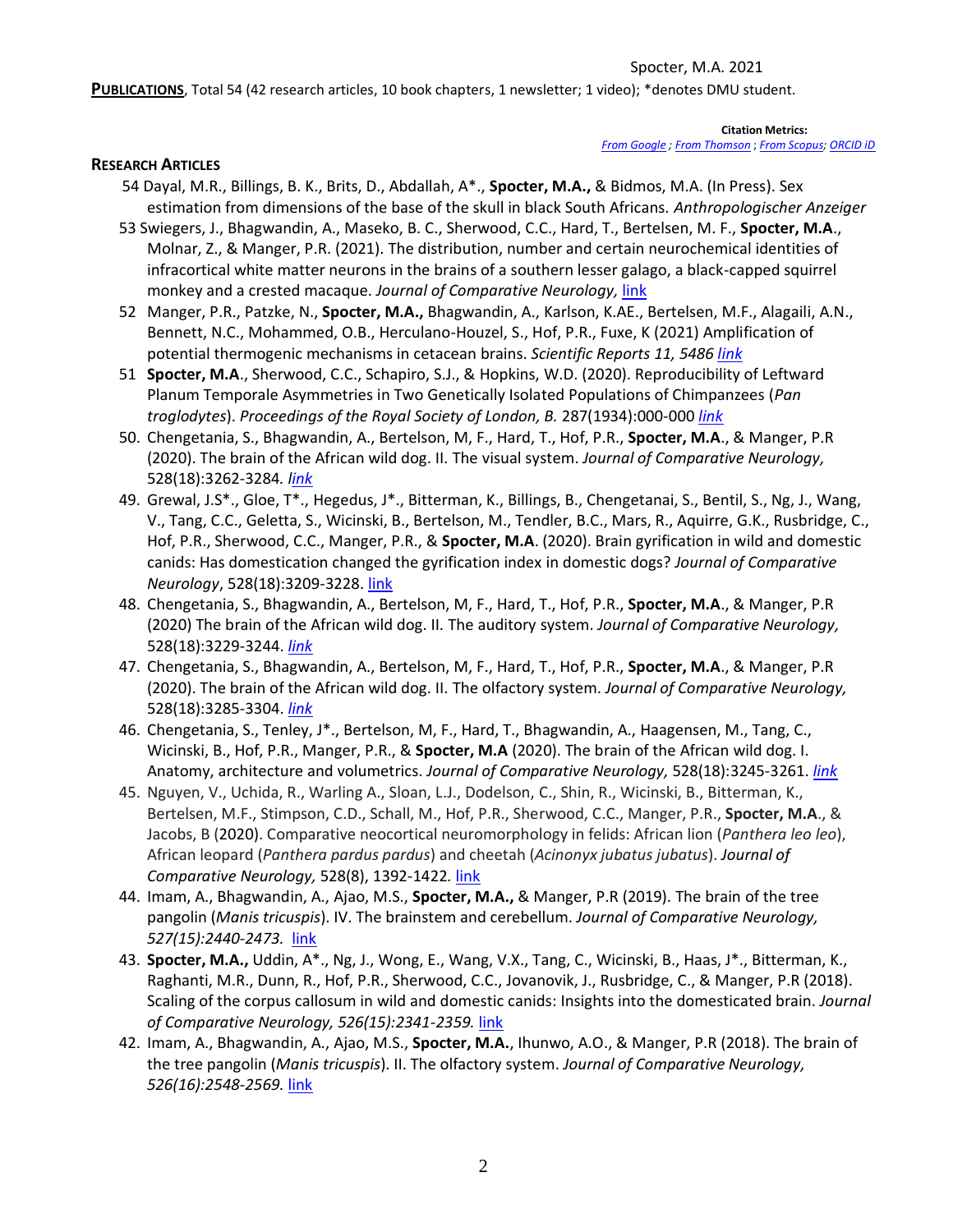- 41. **Spocter, MA.,** Fairbanks, J\*., Locey, L\*., Nguyen, A\*., Bitterman, K., Dunn, R., Sherwood, CC., Geletta, S., Dell, LA., Patzke, N & Manger, PR (2018). Neuropil distribution in the anterior cingulate and occipital cortex of artiodactyls. The *Anatomical Record: Advances in Integrative Anatomy and Evolutionary Biology*, 301:1871-1881. [link](https://onlinelibrary.wiley.com/doi/epdf/10.1002/ar.23905?author_access_token=VA4zZ1IoTw1OQyq4M4pjCk4keas67K9QMdWULTWMo8Oh7xDJw-MqdLFxfnc_Nfbu00ejJ_e1ae6TxuNWyiQJBjlCkI8rCE0Jefq45qQsFSMSeSvfDNcPdccTMsEMa2ZE)
- 40. Olateju, O.I., **Spocter, M.A.,** Patzke, N., Ihunwo, A.O., & Manger P.R (2018). Neurogenesis in the hippocampus of C57BL/6J mice following chronic prenatal alcohol exposure. *Metabolic Brain Disease*, 33: 397-410. [link](https://link.springer.com/epdf/10.1007/s11011-017-0156-4?author_access_token=HvtdDTRUobNiJF8iHkl-tve4RwlQNchNByi7wbcMAY70nnBkvRbq9w90_DFOKNYOkvQBPkPuiOrtlah7IFGYRJsSEOQS6ZRVsi2zxwDN_oiB3_Omb2oxqdIOyBIXkbfFPdqvIB-upejmYnrxGLNeNw%3D%3D)
- 39. Jacobs, B., Garcia, ME., Shea-Shumsky, NB., Tennison, ME., Sloan, L., Warling, A., Schall, M., Bull, AJ., Raghanti, MA., Lewandowski, AH., Wicinski, B., Chui, HK., Bertelsen, MF., Walsh, T., Bhagwandin, A., **Spocter MA.,** Hof, PR., Sherwood, CC & Manger, PR (2018). Comparative morphology of gigantopyramidal neurons in primary motor cortex across mammals. *Journal of Comparative Neurology,*  526::496-536. [link](https://onlinelibrary.wiley.com/doi/full/10.1002/cne.24349)
- 38. Pettigrew, J.D., Bhagwandin, A., **Spocter, M.A.,** Dell, L.A., Davimes, J., & Manger, P.R (2018). Hands of living San resemble those in paleolithic stencils, not modern Europeans. *Transactions of the Royal Society of South Africa*, 73(1): 1-7. [link](http://www.tandfonline.com/doi/full/10.1080/0035919X.2017.1361482?scroll=top&needAccess=true)
- 37. Sweigers, J., Bhagwandin, A., **Spocter, M.A.,** Kaswera-Kyamakya, C., Gilissen, E., Manger, P.R., & Maseko, B.C (2017). Nuclear organization of cholinergic, catecholaminergic, serotonergic and orexinergic neurons in two relatively large brained rodent species – the springhare (*Pedetes capensis*) and Beecroft's scalytailed squirrel (*Anomalurus beecrofti*). *Journal of Chemical Neuroanatomy*, 3 (86): 78-91. [link](https://www.sciencedirect.com/science/article/pii/S0891061817301382)
- 36. Dell, LA., Patzke, N., **Spocter, M.A.,** Bertelsen, M., Siegel, J.M., & Manger, P.R (2016). Organization of the sleep related neural systems in the brain of the river hippopotamus (*Hippopotamus amphibius*): a most unusual Cetartiodactyl species. *Journal of Comparative Neurology*, 524 (10), 2036-58. [link](https://onlinelibrary.wiley.com/doi/abs/10.1002/cne.23930)
- 35. Dell, LA., Karlson, K.E., Patzke, N., **Spocter, M.A.**, Siegel, J.M., & Manger, P.R (2016). Organization of the sleep related neural systems in the brain of the Minke whale (*Balaenoptera acutorostrata*). *Journal of Comparative Neurology*, 524(10),2018-35. [link](https://onlinelibrary.wiley.com/doi/abs/10.1002/cne.23931)
- 34. Dell, LA., Patzke, N., **Spocter, M.A.,** Siegel, J.M., & Manger, P.R (2016). Organization of the sleep related neural systems in the brain of the harbour porpoise (*Phocoena phocoena*). *Journal of Comparative Neurology*, 524 (10),1999-2017. [link](https://onlinelibrary.wiley.com/doi/abs/10.1002/cne.23929)
- 33. Dell, LA., **Spocter, M.A.**, Patzke, N., Karlson, KA., Alagaili, A.N., Bennett, N.C., Siegel, J.M., & Manger, P.R. (2015). Orexinergic bouton density is lower in the cerebral cortex of cetaceans compared to artiodactyls. *Journal of Chemical Neuroanatomy, 68,61-76.* [link](https://www.sciencedirect.com/science/article/pii/S0891061815000587)
- 32. Patzke, N., **Spocter, M.A.,** Karlson, KA., Bertelsen, M.F., Haagensen, M., Chawana, R., Streicher, S., Kaswera, C., Gilissen, E., Alagaili, A.N., Mohammed, O.B., Reep, R.L., Bennett, N.C., Bonfanti, L., Siegel, J.M., Ihunwo, A.O., & Manger, P.R. (2015). In contrast to many other mammals, cetaceans have relatively small hippocampi that appear to lack adult neurogenesis. *Brain, Structure and Function, 220(1), 361-83.* [link](https://link.springer.com/article/10.1007/s00429-013-0660-1)
- 31. Chawana, R., Alagaili, A., Patzke, N., **Spocter, M.A.**, Mohammed, O.B., Kaswera, C., Gilissen, E., Bennett, N.C., Ihunwo, A., & Manger, P.R (2014). Microbats appear to have adult hippocampal neurogenesis, but post-capture stress causes a rapid decline in the number of neurons expressing doublecortin. *Neuroscience, 7 (277), 724-733.* [link](http://www.sciencedirect.com/science/article/pii/S0306452214006368)
- 30. Butti, C., Fordyce, R.E., Raghanti, M.A., Gu, X., Bonar, C.J., Wicinski, B.A., Wong, E.W., Roman, J., Brake, A., Eaves, E., **Spocter, M.A.,** Tang, C.Y., Jacobs, B., Sherwood, C.C., & Hof, P.R. (2014). The cerebral cortex of the pygmy hippopotamus, *Hexaprotodon liberiensis* (Cetartiodactyla, Hippopotamidae): MRI, cytoarchitecture, and neuronal morphology. The *Anatomical Record: Advances in Integrative Anatomy and Evolutionary Biology, 297 (4), 670-700.* [link](https://onlinelibrary.wiley.com/doi/abs/10.1002/ar.22875)
- 29. Manger, P.R., **Spocter, M.A.,** & Patzke, N. (2013). The evolutions of large brain size in mammals- 'the Over 700g Club Quartet'. *Brain, Behavior and Evolution,* 82 (1), 68-78. [link](https://www.karger.com/Article/Abstract/352056)
- 28. Ngwenya, A., Patzke, N., **Spocter, M.A.,** Kruger, J., Dell, L., Chawana, R., Mazengenya, P., Billings, B.K., Olaleye, O., Herculano-Houzel, S., & Manger, P.R. (2013). The continuously growing central nervous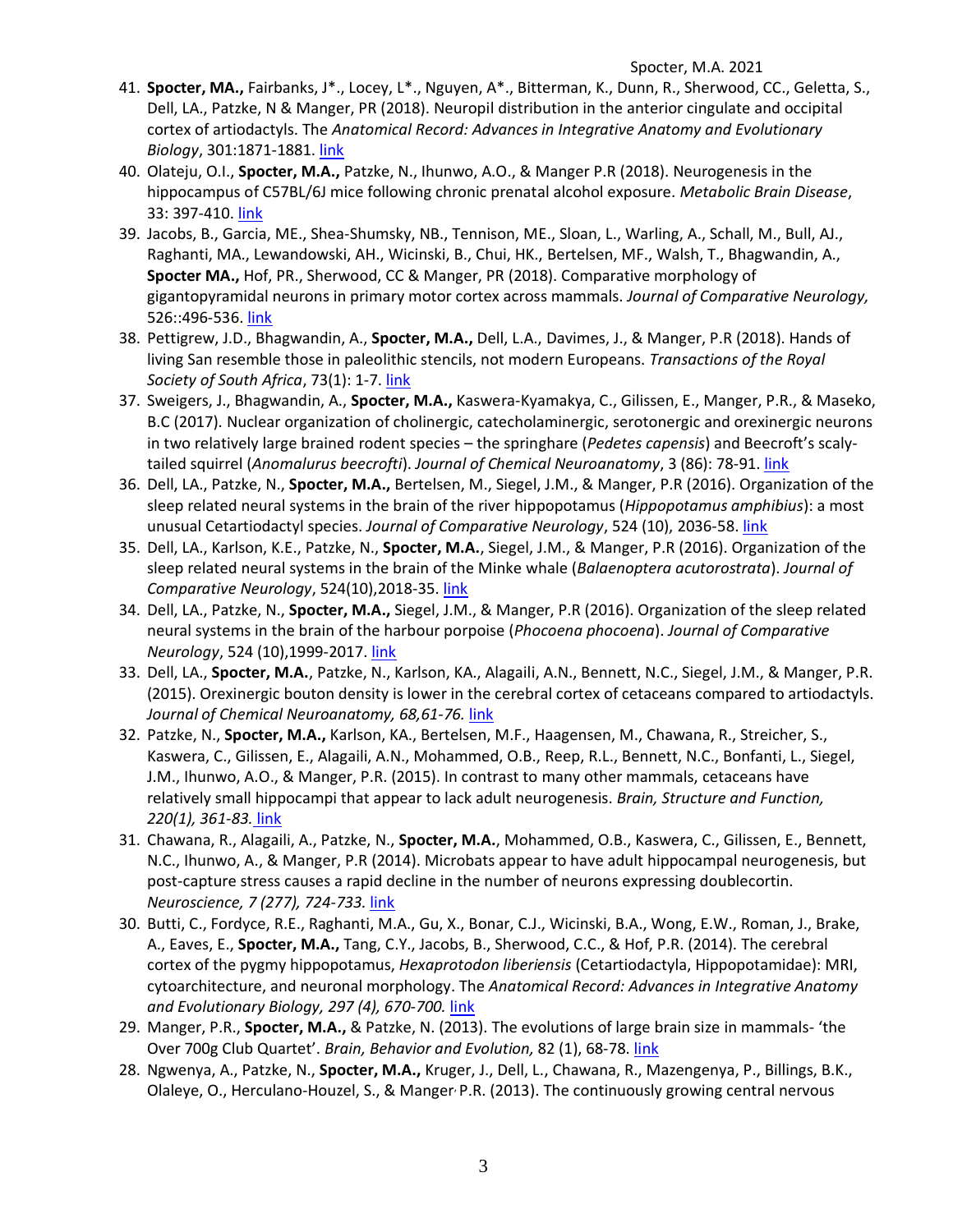system of the Nile crocodile (*Crocodylus niloticus*). The *Anatomical Record: Advances in Integrative Anatomy and Evolutionary Biology,* 296 (10), 1489-500. [link](https://onlinelibrary.wiley.com/doi/abs/10.1002/ar.22752)

- 27. Maseko, B.C., Jacobs, B, **Spocter, M.A.,** Sherwood, C.C., Hof, P.R., & Manger, P.R. (2013). Qualitative and quantitative aspects of the microanatomy of the African elephant (*Loxodonta africana*) cerebellar cortex. *Brain, Behavior and Evolution,* 81 (4), 40-55. [link](http://content.karger.com/ProdukteDB/produkte.asp?Aktion=ShowAbstract&ArtikelNr=345565&Ausgabe=0&ProduktNr=223831)
- 26. **Spocter, M.A.,** Hopkins, W.D., Barks, S.K., Bianchi, S., Stimpson, C.D., Fobbs, A.J., Hof, P.R., & Sherwood, C.C. (2012). Neuropil distribution in the cerebral cortex differs between humans and chimpanzees. *Journal of Comparative Neurology*, 520(13), 2917-2929. [link](https://onlinelibrary.wiley.com/doi/abs/10.1002/cne.23074)
- 25. Maseko, B.C., **Spocter, M.A.,** Haagensen, M., & Manger, P.R. (2012). Elephants have the relatively largest cerebellum size of mammals. The *Anatomical Record: Advances in Integrative Anatomy and Evolutionary Biology,* 295,661-672. [link](https://onlinelibrary.wiley.com/doi/abs/10.1002/ar.22425)
- 24. Bianchi, S., Bauernfeind, A.L., Gupta, K., Stimpson, C.D., **Spocter, M.A.,** Bonar, C.J., Manger, P.R., Hof, P.R., Jacobs, B., & Sherwood, C.C. (2011). Neocortical neuron morphology in Afrotheria: comparing the rock hyrax with the African elephant. Annals of the New York Academy of Science. 1225, 37-46. [link](http://rspb.royalsocietypublishing.org/content/277/1691/2165.long)
- 23. Maseko, B.C., **Spocter, M.A.,** Haagensen, M., & Manger, P.R. (2011). Volumetric analysis of the African elephant ventricular system. The *Anatomical Record: Advances in Integrative Anatomy and Evolutionary Biology* 298, 1412-1417. [link](https://onlinelibrary.wiley.com/doi/abs/10.1002/ar.21431)
- 22. Štrkalj, G., **Spocter, M.A.,** & Wilkinson, A.T. (2011). Anatomy, medical education and human ancestral variation. *Anatomical Sciences Education*, 4(6):362-365. [link](https://onlinelibrary.wiley.com/doi/abs/10.1002/ase.258)
- 21. Štrkalj, G., Ngo, A., Park, K., Kim, G.B., & **Spocter, M.A**. (2011). Chiropractors' perceptions of the possible racial differences in response to a treatment: A pilot study. *Studies on Ethno-Medicine*, 5(3),149-151. [link](http://www.krepublishers.com/02-Journals/S-EM/EM-05-0-000-11-Web/EM-05-3-000-11-Abst-PDF/EM-05-3-149-11-213-Strkalj-G/EM-05-3-149-11-213-Strkalj-G-Tt.pdf)
- 20. Schenker, N.M., Hopkins, W.D., **Spocter, M.A.,** Garrison, A.R., Stimpson, C.D., Erwin, J.M., Hof, P.R., & Sherwood, C.C. (2010). Broca's area homologue in chimpanzees (*Pan troglodytes*): probabilistic mapping, asymmetry, and comparison to humans. *Cerebral Cortex,* 20, 730-742. [link](http://cercor.oxfordjournals.org/content/20/3/730.long)
- 19. Raghanti, M.A., **Spocter, M.A.,** Butti, C., Hof, P.R., & Sherwood, C.C. 2010. A comparative perspective on minicolumns and inhibitory GABAergic interneurons in the Neocortex. *Frontiers in Neuroanatomy.* 4, (3) 1-10. [link](http://www.frontiersin.org/neuroanatomy/10.3389/neuro.05.003.2010/abstract)
- 18. Sherwood, C.C., Raghanti, M.A., Stimpson, C.D., **Spocter, M.A.,** Uddin, M., Boddy, A.M., Wildman, D.E., Bonar, C.J., Lewandowski, A.H., Phillips, K.A., Erwin, J.M., & Hof, P.R. (2010). Inhibitory interneurons of the human prefrontal cortex display conserved evolution of the phenotype and related genes. *Proceedings of the Royal Society B,* 277, 1011-1020. [link](http://rspb.royalsocietypublishing.org/content/277/1684/1011.long)
- 17. **Spocter, M.A.,** Hopkins, W.D., Garrison, A.R., Bauerfeind, A., Stimpson, C.D., Hof, P.R., & Sherwood, C.C. (2010). Wernicke's area homologue in chimpanzees (*Pan troglodytes*) and its relation to the appearance of modern human language. *Proceedings of the Royal Society* B, 277, 2165-2174. [link](http://rspb.royalsocietypublishing.org/content/277/1691/2165.long)
- 16. Raghanti, M.A., **Spocter, M.A.,** Stimpson, C.D., Erwin, J.M., Bonar, C.J., Allman, J.M., Hof, P.R., & Sherwood, C.C. (2009). Species specific distributions of tyrosine hydroxylase immunoreactive neurons in the prefrontal cortex of anthropoid primates. *Neuroscience,* 158, 1551-9[. link](https://www.sciencedirect.com/science/article/abs/pii/S0306452208016084)
- 15. Bidmos, M.A., **Spocter, M.A.,** & Dayal, M.R. (2008). Sexual dimorphism of the skull of black South Africans by discriminant function analysis. *Journal of Comparative Human Biology*, 59, 209-221. [link](https://www.sciencedirect.com/science/article/pii/S0018442X08000164)
- 14. **Spocter, M.A.,** & Manger, P.R. (2007). The use of cranial variables for the estimation of hominin body mass. *American Journal of Physical Anthropology*, 134, 92-105[. link](https://onlinelibrary.wiley.com/doi/abs/10.1002/ajpa.20641?systemMessage=Wiley+Online+Library+will+be+disrupted+6+Aug+from+10-12+BST+for+monthly+maintenance)
- 13. **Spocter, M.A.,** & Strkalj, G. (2007). Darwinian medicine: An evolutionary perspective to health and disease. South African Medical Journal, 97, 1044-1046[. link](http://www.samj.org.za/index.php/samj/article/view/50)

## **BOOK CHAPTERS, NEWSLETTERS AND EDUCATIONAL VIDEOS**

12. **Spocter, M.A.** (2020). Adaptation. In: T. K. Shackelford, & V.A. Weekes-Shackelford (Eds.), *Encyclopedia*  of Evolutionary Psychological Science. New York, NY: Springer Publishing. [link](https://link.springer.com/referenceworkentry/10.1007/978-3-319-16999-6_1704-1)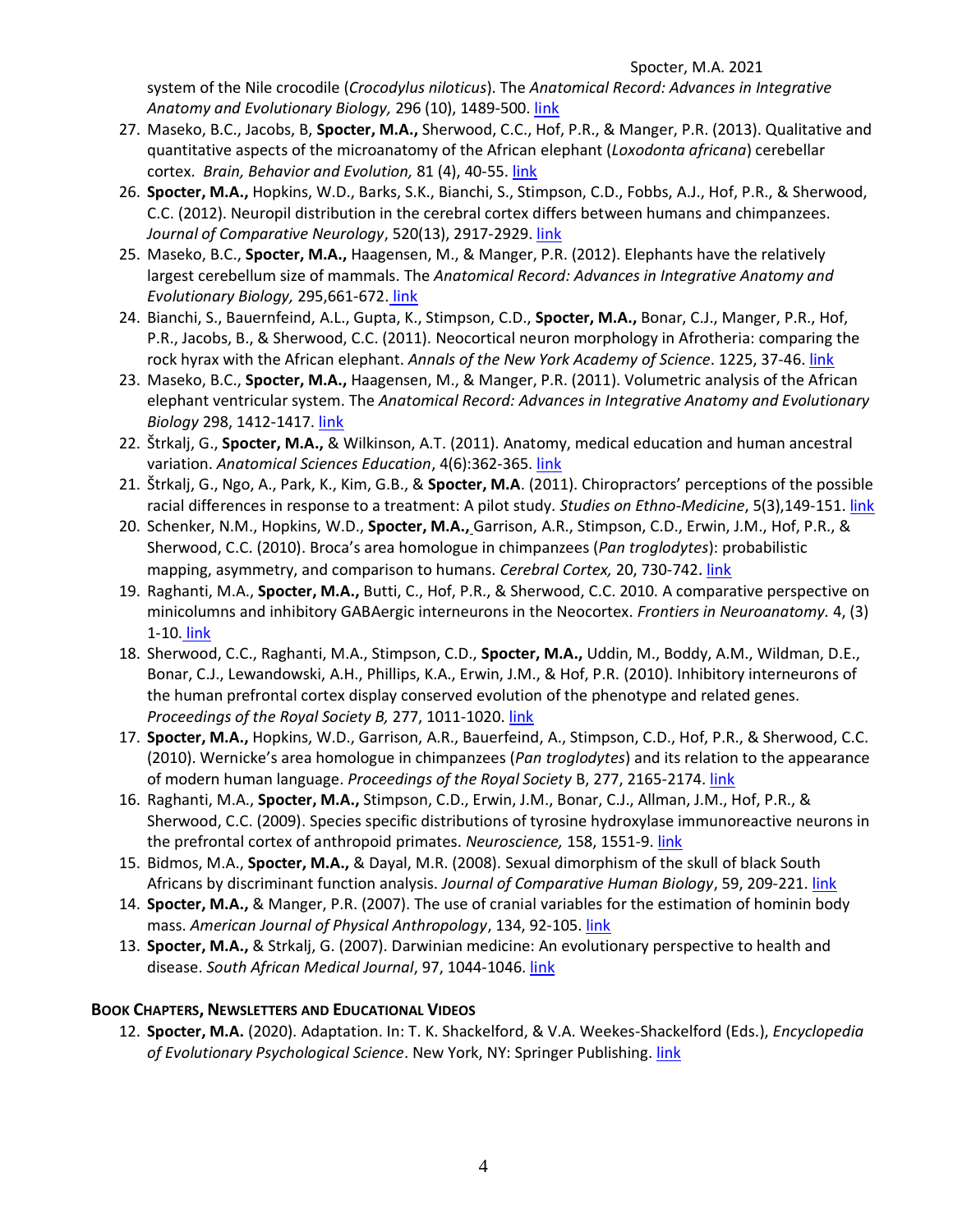- 11. Braken, E\*., Billings, B.K., Barnes, M. J., & **Spocter, M.A.,** (2020). The evolution of tool use. In: T. K. Shackelford, & V.A. Weekes-Shackelford (Eds.), *Encyclopedia of Evolutionary Psychological Science*. New York, NY: Springer Cham. [link](https://link.springer.com/referenceworkentry/10.1007/978-3-319-16999-6_2948-1)
- 10. Finneran, K\*., Billings, B.K., Aoki, T., Barnes, M. J., & **Spocter, M.A.,** (2020). Evolutionary Medicine. In: T. K. Shackelford, & V.A. Weekes-Shackelford (Eds.), *Encyclopedia of Evolutionary Psychological Science*. New York, NY: Springer Cham. [link](https://link.springer.com/referenceworkentry/10.1007/978-3-319-16999-6_2785-1)
- 9 Haas, J\*., Hass, R\*., **Spocter, M.A** & de Sousa (2020). Human Visual Neuroscience. In: T. K. Shackelford, & V.A. Weekes-Shackelford (Eds.), *Encyclopedia of Evolutionary Psychological Science*. New York, NY: Springer Cham. [link](https://link.springer.com/referenceworkentry/10.1007/978-3-319-16999-6_2768-1)
- 8. **Spocter, M.A.** (2019, 24th March), Hypothesis. Video Descriptor: A short hypothesis video created for the Go2Science platform. This video provides elementary school learners with an introduction to Cetaceans and the concept of relative abundance. Retrieved from: [https://www.go2science.com.](https://www.go2science.com/) [link](https://www.youtube.com/watch?v=4VA1cYUuk7g)
- 7. Lemert, J\*., & **Spocter, M.A** (2018). The evolution of the brain. In: T. K. Shackelford, & V.A. Weekes-Shackelford (Eds.), *Encyclopedia of Evolutionary Psychological Science*. New York, NY: Springer Publishing. [link](https://www.springer.com/us/book/9783319196497#aboutBook)
- 6. Lemert, J\*., & **Spocter, M.A** (2018). Brain Size and Intelligence. In: T. K. Shackelford, & V.A. Weekes-Shackelford (Eds.), *Encyclopedia of Evolutionary Psychological Science*. New York, NY: Springer Publishing. [link](https://www.springer.com/us/book/9783319196497#aboutBook)
- 5. **Spocter, M.A.**, Patzke, N & Manger, P.R (2017). Cetacean Brains. *Reference Module in Neuroscience and Biobehavioral Psychology*. Elsevier. [link](https://www.sciencedirect.com/science/article/pii/B9780128093245021751)
- 4. **Spocter, M.A.,** Raghanti, M.A., Butti, C., Hof, P.R., & Sherwood, C.C. (2015). The Minicolumn in a Comparative Context. In: Casanova, M & Opris, I (Editors)*:* Recent Advances on the Modular Organization of the Cerebral Cortex. *Springer Publishing.* [link](https://www.springer.com/us/book/9789401798990)
- *3.* Manger, P.R., Hemingway, J. **Spocter, M.A.,** & Gallagher, A. (2012). The mass of the human brain: is it a spandrel. In: Reynolds, S & Gallagher, A. (eds.) *African Genesis: Perspectives on Hominin Evolution, Cambridge Studies in Biological and Evolutionary Anthropology*. Cambridge University Press. [link](http://www.cambridge.org/aus/catalogue/catalogue.asp?isbn=9781107019959)
- 2. Wilkinson, A.T., Štrkalj, G., & **Spocter, M.A.** (2010). Should human variation be taught to medical students? In: Štrkalj, G. (ed.) *Teaching Human Variation: Issues, Trends and Challenges*. Hauppauge: Nova Science Publishers. [link](https://www.novapublishers.com/catalog/product_info.php?products_id=21129&osCsid=b)
- 1. **Spocter, M.A.** & Hemingway, J. (2002). New fossil hominid from Northern Chad. *DART Newsletter*  (August 2002) 3:2.

## **COVER IMAGES**

Cover Page- *Anatomical Record: Advances in Integrative Anatomy and Evolutionary Biology*, Volume 296. No. 10 October 2013. Reference: [ Ngwenya, A., Patzke, N., **Spocter, M.A**., Kruger, J., Dell, L., Chawana, R., Mazengenya, P., Billings, B.K., Olaleye, O., Herculano-Houzel, S., & Manger, P.R. (2013). The continuously growing central nervous system of the Nile crocodile (*Crocodylus niloticus*). *Anatomical Record (Hoboken)*  296 (10):C1]. [link](https://onlinelibrary.wiley.com/doi/10.1002/ar.22566)

Cover Page -*Brain, Behavior and Evolution*, Volume 81. No.1 January 2013. Reference: [Maseko, B.C., Jacobs, B, **Spocter, M.A.,** Sherwood, C.C., Hof, P.R., & Manger, P.R. (2013). Qualitative and quantitative aspects of the microanatomy of the African elephant (*Loxodonta africana*) cerebellar cortex. *Brain, Behavior and Evolution* 81 (4): C1. [link](https://www.karger.com/article/fulltext/345565)

## **MANUSCRIPTS IN PREPARATION**

- 3**. Spocter, M.A.,** Matschke, J., Glatzel, M., Wischhusen, F., Puschel, K & Manger, P.R. (2022). Human brainbody size variation: Constraints, Evolvability and our place amongst the Hominins.
- 2. **Spocter, M.A.,** Hemingway, J., Gallagher, A., & Manger, P.R. (2022). Quantitative magnetic resonance imaging of endocranial volume in humans and other primates: Predicting fossil hominid brain weights.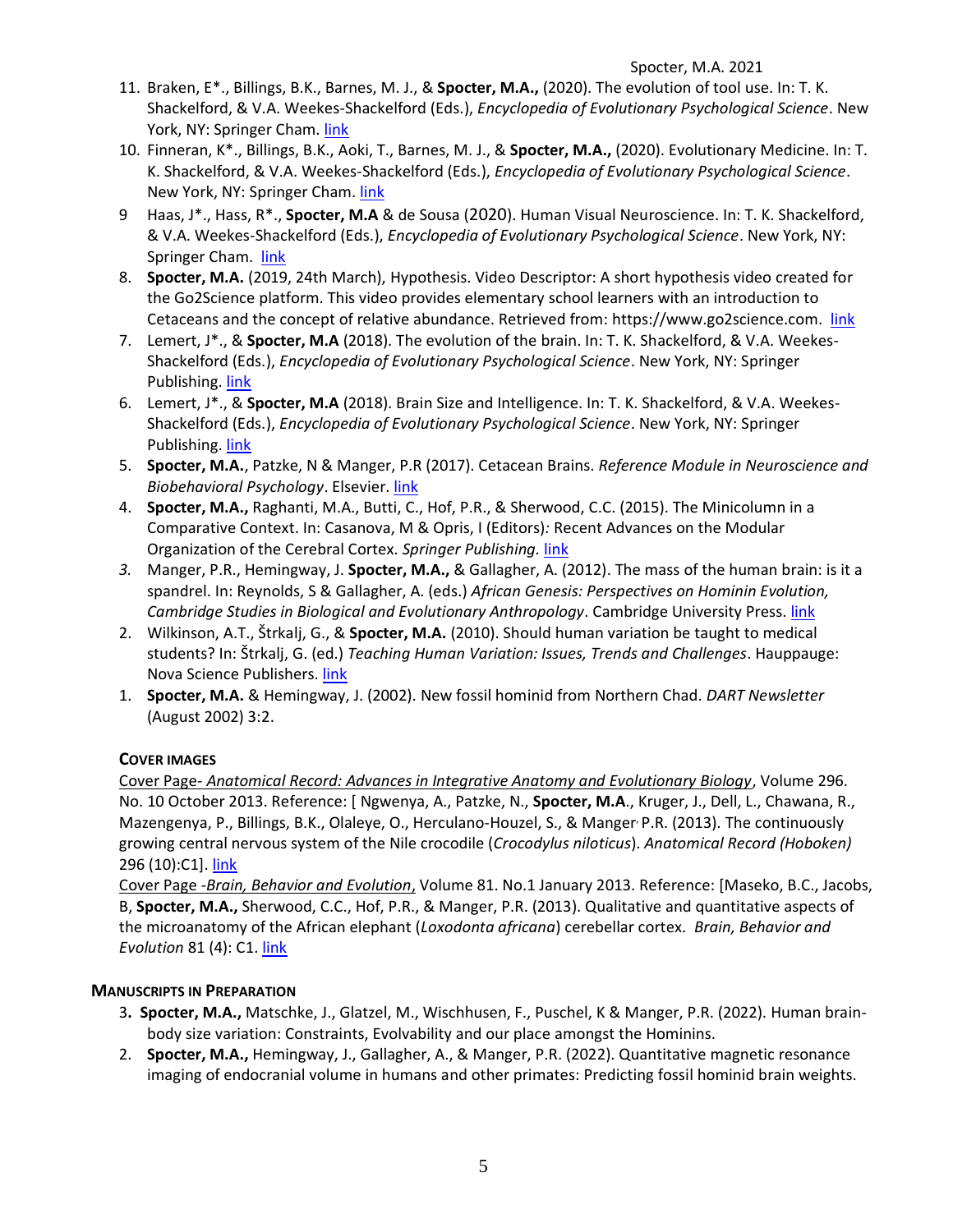1. **Spocter, M.A.,** Matschke, J., Glatzel, M., Wischhusen, F., Puschel, K & Manger, P.R. (2022). Intraspecific variation in human brain mass: Towards a casual model for human brain mass variation.

## **SELECTED PUBLISHED ABSTRACTS (> 50 PUBLISHED ABSTRACTS)**

- *19.* Nguyen, V., Uchida, R., Warling A., Sloan, LJ., Dodelson, C., Shin, R., Wicinski, B., Bertelsen, MF., Stimpson, CD., **Spocter, MA**., Schall, M., Hof, PR., Sherwood, CC., Manger, PR., & Jacobs, B (2019). Comparative neocortical neuromorphology in felids: African lion (*Panthera leo*), African leopard (*Panthera pardus pardus*) and cheetah (*Acinonyx jubatus*). 2019 Abstract Viewer/Itinerary Planner. *Society for Neuroscience, Annual Meeting 2019, Chicago.*
- 18. Imam, A., Ajao, MS., Bhagwandin, A., **Spocter MA.,** Ihunwo, AO., & Manger PR (2018). Chemical neuroanatomy of the olfactory system of the nocturnal tree pangolin (Manis tricuspis). Annual Meeting of the J.B Johnston Club for Evolutionary Neuroscience Nov, 2018, San Diego.
- 17. Knauf, V\*; Olds JE., Derscheid, R., Ng, JC., Wang, VX., Tang, C., Wicinski, B., Hof, PR., Sherwood, CC., Manger, PR & **Spocter, MA** (2018). Preliminary MRI and DTI atlas of the Siberian Tiger (*Pathera tigris altaica*). Annual Meeting of the Iowa Academy of Science, April 2018, Storm Lake, Iowa.
- 16. Tenley, J\*., Chengetania, S., Niederlander, J., Duncan, M., Ng, JC., Wang, VX, Tang C., Wicinski, B., Hof, PR., Manger, PR., & **Spocter MA** (2018). The brain of the African Painted Dog (Lycaon pictus: MRI atlas, diffusion tensor imaging and quantitative volumetrics. Annual Meeting of the Iowa Academy of Science, April 2018, Storm Lake, Iowa.
- 15. Glidden, I\*., Manger, PR, Dunn, RH., & **Spocter, MA** (2017). Using 3D surface data to reconstruct the sulcal morphology of fossil and extant canids. Annual Meeting of the JB.Johnston Club for Evolutionary Neuroscience Nov 10, 2017, College Park, Maryland.
- *14.* Jacobs, B., Garcia, ME., Shea-Shumsky, NB., Tennison, ME., Sloan, L., Warling, A., Schall, M., Bull, AJ., Raghanti, MA., Lewandowski, AH., Wicinski, B., Chui, HK., Bertelsen, MF., Walsh, T., Bhagwandin, A., **Spocter MA.,** Hof, PR., Sherwood, CC & Manger, PR (2017). Comparative morphology of gigantopyramidal neurons in primary motor cortex across mammals. 2017 Abstract Viewer/Itinerary Planner. *Society for Neuroscience, Annual Meeting 2017, Washington DC.*
- 14 Knauf, V\*., Truong, T., Le, S., Aguirre, G., Datta, R., Ng, J., Wang, VX., Tang, C., Wikinski, B., Hof, PR., Sherwood, CC., Manger, PR, & **Spocter, MA** (2017). The gyrification index of the domestic dog (*Canis lupus familiaris*). DMU Research Symposium, Des Moines University, Iowa.
- 13 Hoisington, C\*., Tang, C., Whyms, B\*., Hof, P.R., Sherwood, C.C., & **Spocter, M.A**. (2014). A preliminary MRI brain atlas of the maned wolf (*Chrysocyon brachyurus*) and domestic dog (*Canis familiaris*). 2014 Program and Abstract. Des Moines, IA: DMU Mentored Research Symposium, Online*.*
- 12 Summer, M., **Spocter, M.A**., Hof, P.R., Sherwood, C.C., & Raghanti, M.R. (2012). Cross species comparisons of the retrosplenial cortex in primates: Through time and neuropil space. 2012 Program and Abstract. Dekalb IL: Annual Meetings of the Midwest Primate Interest Group, Online.
- 11 Duka, T., **Spocter, M.A.,** Hopkins, W.D., Anderson, S., Zachary, C., Stimpson, C.D., Hof, P.R., & Sherwood, C.C. (2012). A study of the lateral distribution in expression of brain specific proteins in the cerebral cortex of the common chimpanzee (*Pan troglodytes*). *Am J Phys Anthropol*. 146 Suppl 45:17-319.
- 10 Spocter, M.A., Hopkins, W.D., Bianchi, S., Stimpson, C.D., Fobbs, A.J., Hof, P.R., & Sherwood, C.C. 2011. Neuropil asymmetry in the cerebral cortex of humans and chimpanzees (*Pan troglodytes*): implications for the evolution of unique cortical circuitry in the human brain. *Am J Phys Anthropol*. 144 Suppl 52:17- 319.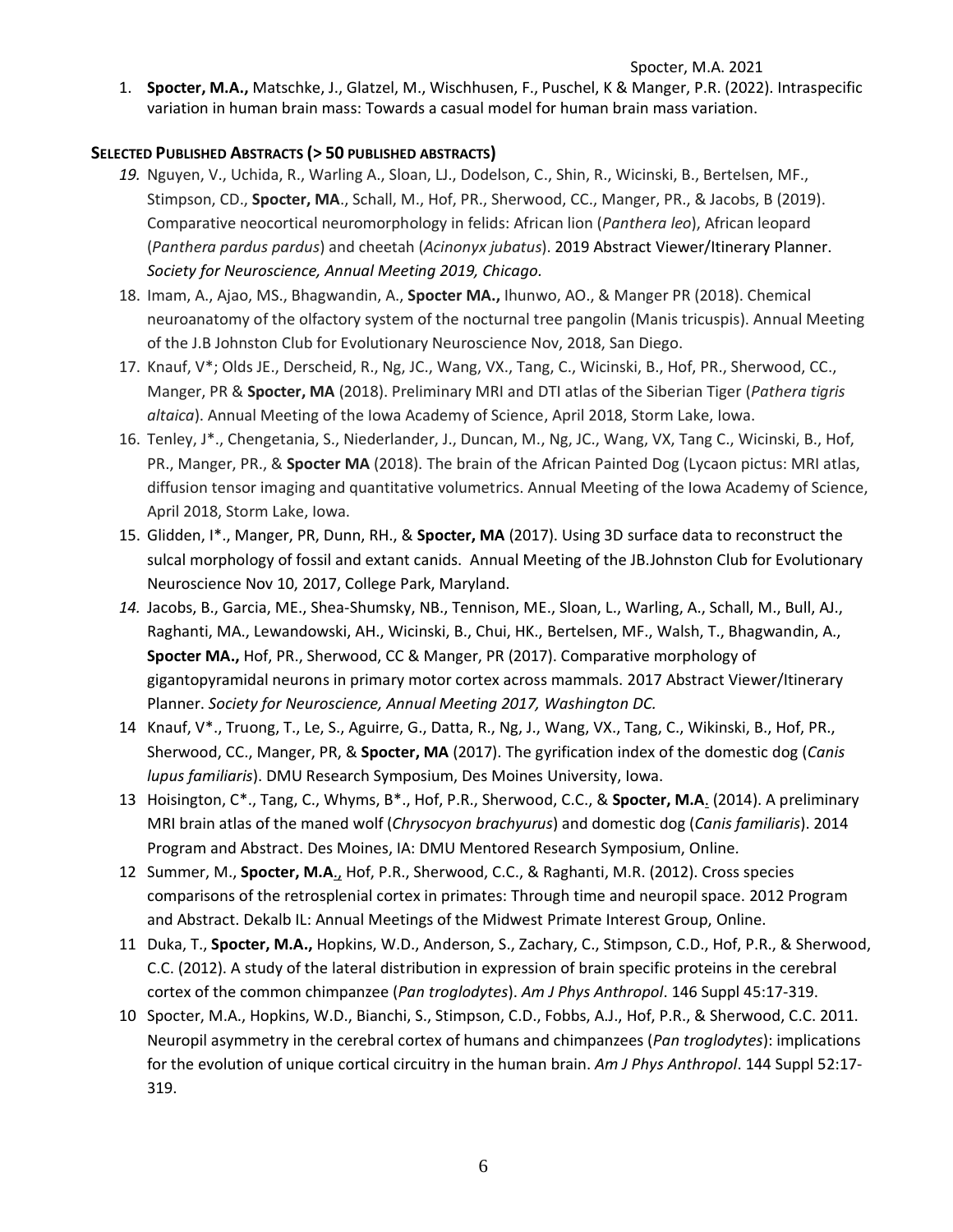- 9. Brits, D., Billings, B., Dayal, M.R., & **Spocter, M.A**. 2011. The use of foramen magnum dimensions for sex determination in an indigenous South African population. *Am J Phys Anthropol*. 144 Suppl 52:17-319.
- 8. Manger, P.R., Matschke, J., Glatzel, M., Wischhusen, F., Puschel, K., & **Spocter, M.A**. 2011. Human intraspecific brain and body size correlations: towards a casual model for human brain mass variation. *Am J Phys Anthropol*. 144 Suppl 52:17-319.
- 7 Sherwood, C.C., Raghanti, M.R., Stimpson, C.D., **Spocter, M.A.,** Bonar, C.J., Phillips, K.A., Allman, J.M., Erwin, J.M., & Hof, P.R. 2009. Inhibitory interneurons and the evolution of human frontal cortex. *Am J Phys Anthropol*. 2009; 140 Suppl 4:771-87.
- 5 Wilkinson, T., Strkalj, G., & **Spocter, M.A**. 2009. Should biological variation be taught to medical students. 2009 Abstract Viewer/Itinerary Planner. Cape Town: 17th Conference of the International Federation of Associations of Anatomists, Online.
- 5 Butti, C., Bauerfeind, A., **Spocter, M.A.,** Marino, L., Manger, P.R., Wicinski, B.A., Raghanti, M.A., Sherwood, C.C. & Hof, P.R. 2009.The Glial-neuron index in the neocortex of Cetartiodactyla and Afrotheria: Implications for mammalian brain evolution. 2009 Abstract Viewer/Itinerary Planner. Chicago: Society for Neuroscience, Online.
- 4 **Spocter, M.A**., Hopkins, W.D., Garrison, A.R., Bauerfeind, A., Stimpson, C.D., Erwin, J.E., Hof, P.R., & Sherwood, C.C. 2009. Wernicke's area homolog in chimpanzees (*Pan troglodytes*): Probablistic mapping, asymmetry and comparison with humans. 2009 Abstract Viewer/Itinerary Planner. Chicago: Society for Neuroscience, Online.
- 3 **Spocter, M.A.,** & Manger, P.R. 2006. The Panglossian paradigm revisited: The role of non-adaptive mechanisms in hominid brain and body size evolution. Abstract Viewer/Itinerary Planner*, African Genesis Symposium, Johannesburg, SA.*
- 2. Chiba, M., **Spocter, M.A.,** & Manger, P.R. 2006. An assessment of cranial and post-cranial skeletal variation and co-variation in humans and baboons: Implications for paleospecies. Abstract Viewer/Itinerary Planner*, African Genesis Symposium, Johannesburg, SA.*
- 1. **Spocter, M.A.,** & Manger, P.R. 2006. Quantitative magnetic resonance imaging of endocranial volume variation in humans and other primates: Implications for hominid species. *Proceedings of the University of Witwatersrand, Health Science Research Day, Johannesburg, SA.*

## **TEACHING AND ADVISING EXPERIENCE**

## **Primary Instructor**

Research Orientation Module in Comparative Neuroanatomy (SC1531, SC1532) DMU F2012- present Introduction to Physical Anthropology (ANTH5), UCSB, F2007 Evolutionary Medicine Seminar (ANTH 197), UCSB, S2008; DMU, Spring 2015-present Community Health Immersion Project (INST2071), DMU Spring, 2014-present

## **Guest Lecturer or Guest Faculty assisting with Laboratory Instruction**

Human Neuroanatomy (DO/DPM/MSA), Department of Anatomy DMU, S2012 – present Gross Anatomy (DO/DPM/MSA/PA), Department of Anatomy, DMU, F2011- present DPT Foundational Sciences Neuroanatomy, Department of Anatomy, DMU, F2012- present Average yearly workload: DO- (16 lectures, 43 Labs); DPT-(4 lectures, 15 Labs); PA- (6 Lectures, 7 Labs)

Evolution of the Human Brain (ANTH 149/249) (1 lecture), Dept. of Anthropology, GWU, F2008 Mind, Brain and Evolution (ANTH 721) (1 lecture), Dept. of Anthropology, GWU, F2009 Human Evolution (1 lecture), Dept. of Anatomy, Wits, S2004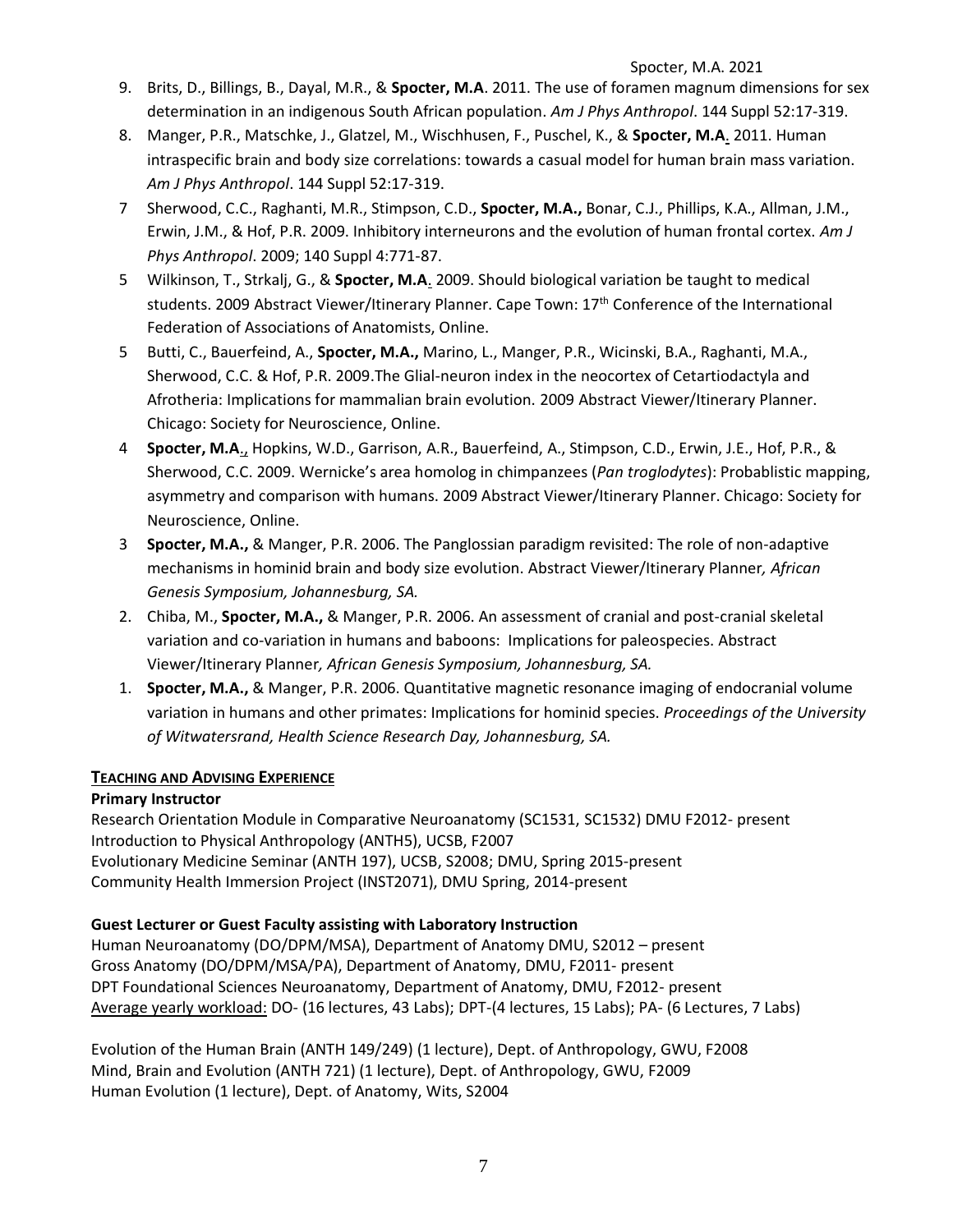### **Teaching Assistant**

Clinical Skills instructor and Examiner, Graduate Entry Medical Program, Wits, 2006-7 Problem Based Learning Facilitator and Examiner*,* Graduate Entry Medical Program, Wits, 2006-7 Modular Course in Advanced Neuroanatomy, Dept. of Anatomy, Wits, 2004 Human Biology III, Dept. of Anatomy, Wits, 2004 Human and Comparative Anatomy II, Dept. of Anatomy, Wits, 2003 Medical Cell Biology II, Dept. of Anatomy, Wits, 2003

#### **Course Coordination:**

Respiratory (SYST-2114\*01) (DO/PA), Des Moines University 2012-present Research Orientation Module in Comparative Neuroanatomy (SC1531, SC1532) DMU F2012-present Community Health Immersion Project (INST2071), DMU Spring, 2014-present Evolutionary Medicine Seminar (INST2075), DMU Spring 2015

### **Continuing Medical Education Instructor**

Neuroanatomy Review and Dissection Laboratory, DPT Professionals, DMU, 2013, 2018. Neuroanatomy Workshop, Kemin Representatives, DMU, 2014.

### **Academic Advisor or Thesis Committee**

Senior Honors Thesis, Manoj Chiba (2005) Examining cranial and post-cranial variation and co-variation in *Homo sapiens* and *Papio Ursinus.* Co-supervisor, School of Anatomical Sciences, University of the Witwatersrand. BSc III Group research projects: Secular trends in lower limb bone lengths in indigenous South Africans, An assessment of sexual dimorphism in *Homo sapiens* and *Papio Ursinus*, Femoral and tibial bone remodelling of *Homo sapiens* and *Papio Ursinus*. Co-supervisor, School of Anatomical Sciences, University of the Witwatersrand.

Master's Thesis, Mitch Summer (2011-2013) Cross species comparisons of the retrosplenial cortex in primates: Through time and neuropil space. Thesis Committee: Department of Anthropology and School of Biomedical Sciences, Kent State University.

Master's Thesis, Misty Lea Carder (2014-2016) Molecular and physiological mechanisms associated with the comorbidity of chronic pain and depression. Thesis Committee: Department of Physiology and Pharmacology, Des Moines University.

Master's Thesis Elizabeth Deforest (2017-2018) Stress, pain and hypertension. Thesis Committee: Department of Physiology and Pharmacology, Des Moines University.

PhD Thesis, Samson Chengetanai (2016-2020) Mapping the Brain of the African Painted Dog (*Lycaon pictus*). Co-Supervisor: School of Anatomical Sciences, University of Witwatersrand, South Africa.

#### **External Examiner**

Master's Thesis, Lauren Williams (2018). The effects of domestication on cerebellar morphology and brain composition: comparing wild rats (*Rattus norvegicus*) to laboratory rats. Department of Neuroscience, University of Lethbridge, Alberta, Canada.

PhD. Thesis, Marilee Greef (2020). The morphology of the intraparietal sulcus in children prenatally exposed to alcohol in a sample of children from the Western Cape, South Africa and its potential relationship with number processing. Department of Anatomy, University of Cape Town, South Africa.

#### **RESEARCH INTERNSHIPS DIRECTED**

Brian Whyms, DMU DO student (2012-14); David Cain, DMU graduate student (2012-14),Naveen Nath, Roosevelt High School (2012) currently at Duke University; Emma Fisher, Roosevelt High School (2012) currently at University of Wisconsin; Kayla Olson, DMU graduate student (2013-14); Amy Nguyen, Psychology Major Drake University (Fall 2013); Sophonie Nash Dusabe, Drake University capstone experience (Fall 2014); Jeremiah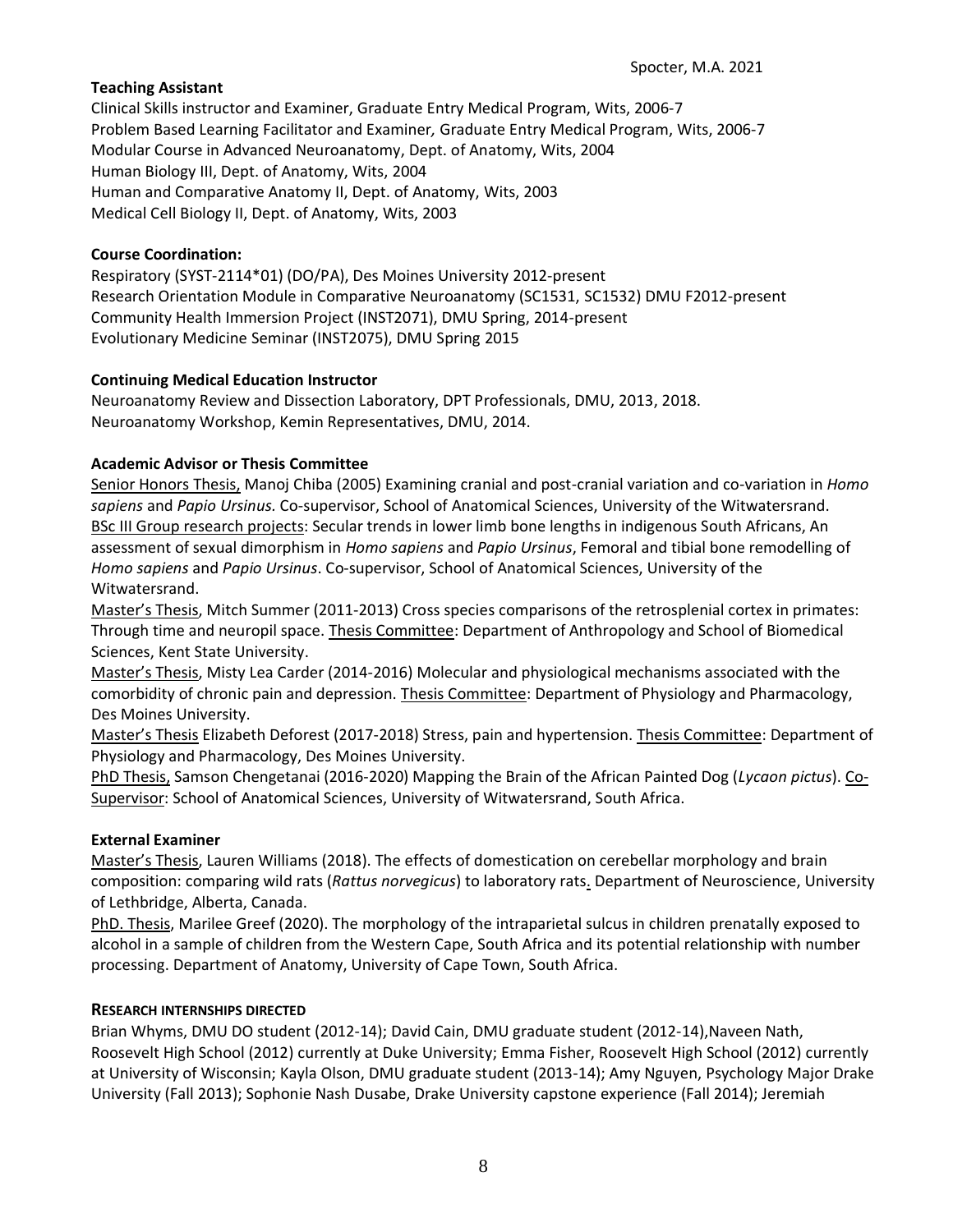Fairbanks, DMU DO student (2014); Michael Conte, DMU DO student (2014); Christopher Hoisington, Iowa State University (2014); Samantha Lord, DMU MSA Student (2014-2016); Ian Odigie, DMU DPM Student (2012-2016); Iaswarya Ganapthiraju DO Student (2015); Christopher Girado DO Student (2015); Ashraf Uddin DO Student (MSRP 2015); Steven Rose, DO Student (MSRP 2015); George Zak, MSA Student (2016); Cody Howe DO Student (2016); Victoria Knauffman DPM Student (MSRP 2016); Lisa Locey Le Hang DO Student (2016); Jonathan Tenley DPM Student (MSRP 2017); Pavel Fillipov DPM Student (MSRP 2018); Brittany Wilson DO Student (MSRP 2019); Jacob Nelson DO Student (MSRP 2019); Erin Marie Woeste DO Student (2019); Jagmeet Singh Grewal DO Student (2019); Tyler Gloe DO Student (2019); Joseph Hegedus DO Student (2019); Vernon Tate DO Student (2020); Nathanial Brendon Adams DO Student (2020); Boston Murdoch DO Student (2020); Jasmeet Sandhu DO Student (MSRP 2020); Darian Garcia (Simpson College MSRP 2020- awarded not completed due to pandemic); Haley Maree Spector DO Student (MSRP 2021); Rhiannon Ross (MSA); LeAndre Kennedy (DPM); Oscar Gryn (DO); Ankit Chopra (D0); Nathaniel Adams (D0); Zack Smallwood (MSA); Austin Teel (DO); Brandon Marth (MSA); Stephan Lilly (DO); Michael Foster (DO); Stephan Chauncey Havig (DO); Lee Crystal (D0);

### **FUNDING, AWARDS AND PROPOSALS**

#### **Extramural Research Support**

| 2018-19                            | Sub-award: M.A. Spocter. Iowa STEM BEST (Businesses Engaging Students and Teachers) Award.<br>Bridging the Gap Between Science and Start-up: Neuro-SMART -An innovative neuroscience<br>program with a joint emphasis in science and business skills development - Des Moines                                               |
|------------------------------------|-----------------------------------------------------------------------------------------------------------------------------------------------------------------------------------------------------------------------------------------------------------------------------------------------------------------------------|
| 2016-21                            | Independent Community School District in the South-Central STEM Region (total: \$25 000)<br>PI: M.A. Spocter. Kemin Industries: Human Nutrition and Health Division. Neuro-SMART<br>(Neurosciences Student Mentoring and Research Training) Program - STEM Program for Des<br>Moines High School Students (total: \$20 000) |
| 2016-17                            | PI: M.A. Spocter. The Iowa Academy of Sciences Research Activity Support, Histological<br>asymmetries in the amygdala of the common chimpanzee (Pan troglodytes): Correlates with<br>language areas and insights into neurodevelopmental disorders (total: \$3 500)                                                         |
| 2014-15                            | Sub-award: M.A Spocter (\$17 600). PI: Kacia Cain (DMPS). Verizon Foundation Innovative<br>Learning Grant: Brain Histology STEM Lab (total: \$20 000)                                                                                                                                                                       |
| 2012-13                            | PI: M.A. Spocter. The Iowa Academy of Sciences Research Activity Support, Mans' best friend<br>and the neural substrate supporting social cognition in canids: Domestication, convergent<br>evolution and insights into the emergence of human sociality (total: \$5 000)                                                   |
| 2004-07                            | PI: M.A. Spocter. The Paleontological Scientific Trust (PAST) Research Activity Support, The<br>Panglossian paradigm revisited: The role of non-adaptive mechanism in hominid brain and body<br>size evolution (total \$5 142)                                                                                              |
| 2004-07                            | PI: Paul Manger, Co-PI: M.A. Spocter. The National Research Foundation (NRF, South Africa)<br>Grant Holder linked bursary for graduate study, The Panglossian paradigm revisited: The role of<br>non-adaptive mechanism in hominid brain and body size evolution (total \$9 428)                                            |
| <b>Intramural Research Support</b> |                                                                                                                                                                                                                                                                                                                             |
| 2014-15                            | PI: M.A. Spocter. The R&G IOER -FAC Award, Des Moines University, Neuropil distribution in the<br>Cetartiodactyls: From donkeys to dolphins, a walk-through time and neuropil space (total: \$2<br>500)                                                                                                                     |
| 2012-13                            | PI: M.A. Spocter. The R&G IOER -FAC Award, Des Moines University, Mans' best friend and the<br>neural substrate supporting social cognition in canids: Domestication, convergent evolution and<br>insights into the emergence of human sociality (total: \$5 100)                                                           |
| 2011-13                            | PI: M.A. Spocter. IOER-FAC Startup Award, Des Moines University. Identifying the<br>neurobiological mechanisms associated with individual and species differences in hemispheric<br>specialization (total: \$86 000)                                                                                                        |
| 2003                               | PI: M.A.Spocter. Makapansgat Research Bursary in Paleoanthropology Wits University, Scaling of<br>foramen magnum area and other cranial variables with body size (total \$850)                                                                                                                                              |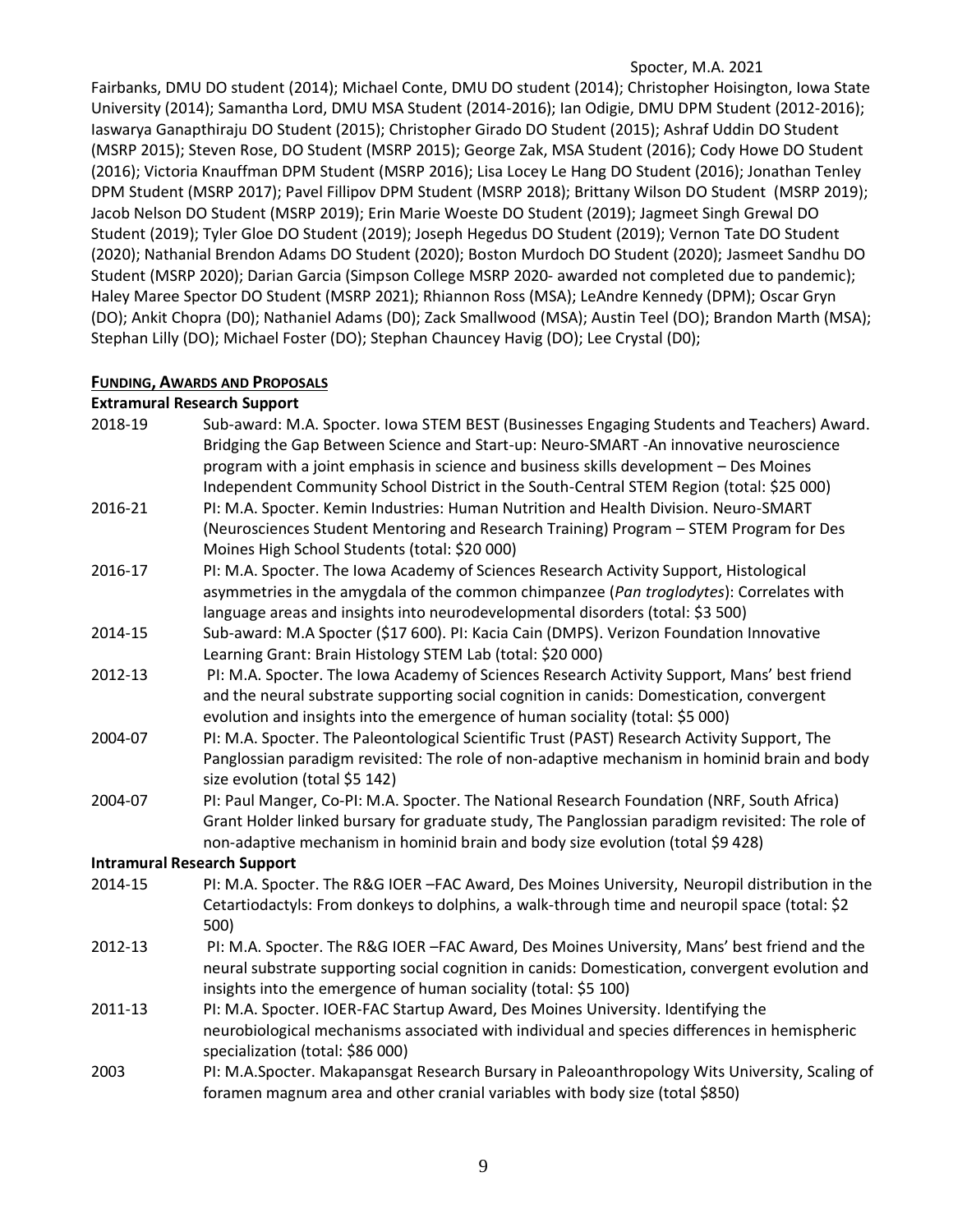#### **Fellowships**

- 2019-20 Carnegie-Wits Alumni Diaspora Fellowship Program- Renewal of Project Funding: Mapping the brain of the African Painted Dog (*Lycaon pictus*) – Histochemical analysis of the limbic system: Visiting Scholar: PI: M.A. Spocter (Des Moines University); Host Institute: PI: P.R. Manger (University of Witwatersrand, South Africa).
- 2017-18 Carnegie-Wits Alumni Diaspora Fellowship Program- Mapping the brain of the African Painted Dog (*Lycaon pictus*) – Preliminary MRI and volumetrics: Visiting Scholar: PI: M.A. Spocter (Des Moines University); Host Institute: PI: P.R. Manger (University of Witwatersrand, South Africa).
- 2008-11 Postdoctoral Fellowship, National Institutes of Health (NS42867) PI: W.D. Hopkins, Co PI: Chet Sherwood, GWU.

#### **Proposals Submitted**

- 2021 PI: M.A. Spocter. ACT Health Equity Grant. Des Moines University, Minorities in Health Sciences Collaborative
- 2018 Sub-award & Co-PI: M.A. Spocter. Iowa STEM BEST (Businesses Engaging Students and Teachers) Award. Bridging the Gap Between Science and Start-up: Neuro-SMART -An innovative neuroscience program with a joint emphasis in science and business skills development – Des Moines Independent Community School District in the South-Central STEM Region
- 2017 Carnegie-Wits Alumni Diaspora Fellowship Program- Mapping the brain of the African Painted Dog (*Lycaon pictus*): A collaborative research and graduate student training project in quantitative neuroscience. Visiting Scholar: PI: M.A. Spocter (Des Moines University); Host Institute: PI: P.R. Manger (University of Witwatersrand, South Africa).
- 2016 Carnegie African Diaspora Fellowship Program- The Institute for International Education: Mapping the brain of the African Painted Dog (*Lycaon pictus*): A collaborative research and graduate student training project in quantitative neuroscience. Visiting Scholar: PI: M.A. Spocter (Des Moines University); Host Institute: PI: P.R. Manger (University of Witwatersrand, South Africa).
- 2016 PI: M.A. Spocter. The Telligen Foundation: Health Careers and Diversity Pathway (HCDP): Des Moines University- Minorities in Health Sciences Collaborative (MHSC).
- 2016 PI: M.A. Spocter. The Iowa Science Foundation: Asymmetries in the amygdala of the common chimpanzee (*Pan troglodytes*): Correlates with language areas and insights into neurodevelopmental disorders.
- 2015 PI: M.A. Spocter. National Science Foundation Preliminary Proposal (#1529300): From Big Bad Wolf to Man's Best Friend: Domestication and its Effects on the Canid Brain.
- 2014 PI: Kacia Cain; Co-PI: Julie Rosin; Subaward: M.A. Spocter. Verizon Foundation Innovate Learning Grant (Pre-proposal) Brain Histology STEM Lab Project.
- 2014 PI: Kacia Cain; Co-PI: Julie Rosin; Subaward: M.A. Spocter. Gannett Foundation Grant; Brain Histology STEM Lab Project.
- 2014 PI: M.A. Spocter. Simons Foundation Autism Research Initiative (SFARI) Explorer Award; Proposal (#312409): The Canid Brain and Autism: An evolutionary Framework to Study the Amygdala.
- 2014 PI: M.A. Spocter. National Science Foundation CAREER Proposal (#1452983): From Big Bad Wolf to Man's Best Friend: Domestication and its Effects on the Canid Brain. Panel recommendation: Medium Priority.
- 2014 PI: M.A. Spocter. DOD Autism Research Program ARP2014 Pre-proposal (#AR140179): Mans' best friend and insights into Autism.
- 2014 PI: M.A. Spocter. American Association of Physical Anthropologists Professional Development Grant: Asymmetries in the amygdala of the common chimpanzee (*Pan troglodytes*): Correlates with language areas and insights into neurodevelopmental disorders.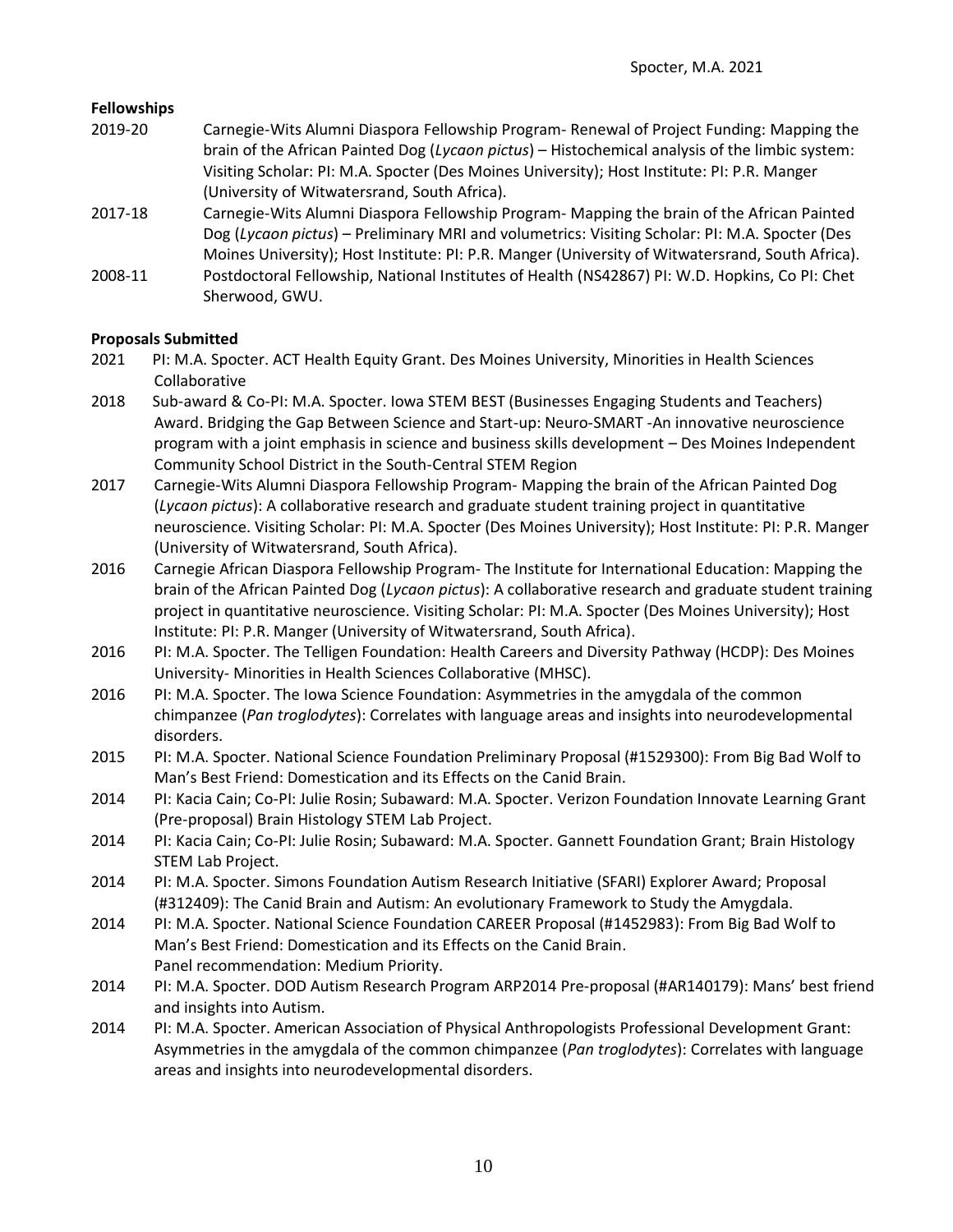- 2014 PI: M.A. Spocter. The Iowa Academy of Sciences Research Activity Support: Histological asymmetries in the amygdala of the chimpanzee.
- 2013 PI: M.A. Spocter. National Science Foundation Preliminary Proposal (#1326265): Exploring the neural substrates of social cognition in canids.
- 2013 Co-PI: M.A. Spocter. Iowa State University, Minds of Tomorrow K12 Grants Fall 2013 Proposal: Research Orientation Module in Comparative Neuroanatomy.
- 2012 PI: M.A. Spocter. National Science Foundation CAREER Proposal (#1253830): Exploring the neural substrates of social cognition in canids. Panel recommendation: Medium Priority. Resubmission- July 2014.

### **Awards**

- 2017 Iowa Campus Compact, Engaged Campus Award: Honorable mention- Category: Civic Mission. In recognition of dedication to community engagement.
- 2016 Multicultural Affairs 2016 Diversity Champion Award, Multicultural Affairs DMU. In recognition of invaluable contributions to diversity and inclusive programming at Des Moines University.
- 2013 Awarded the Outstanding Business Partner Recognition Award, Des Moines Public Schools Central Campus for partnership with the Anatomy/Physiology program at Central Campus 2012-2013 school year.

## **ORGANIZED SYMPOSIA & WORKSHOPS**

- 2021 JBJC Inaugural Spring Virtual Symposium: Peace through Hepetofauna (PEO JBJC)
- 2020 Annual Meeting of the J.B. Johnston Club for Evolutionary Neuroscience, Crystal City, Maryland. (Program Committee, incoming PEO JBJC)
- 2019 Anatomy & Physiology Teachers- Two Day Neuroanatomy Workshop, July 2019 [Link](https://www.spocter.com/workshop-registration)
- 2019 Annual Meeting of the J.B. Johnston Club for Evolutionary Neuroscience, University Center, Chicago, Illinois. (Program Committee)
- 2018 Annual Meeting of the J.B. Johnston Club for Evolutionary Neuroscience, Friday 2<sup>nd</sup> Nov. Horton Grand Hotel, San Diego, CA. (Program Committee)
- 2017-18 *Neuroanatomy in an Afternoon*: ISTS Elements of STEM Conference- Iowa Science Teaching Section, Ankeny, Iowa, 9<sup>th</sup> October 2017 & 2018.
- 2006 African Genesis Symposium: Perspectives on Hominin Evolution. Symposium held at the University of the Witwatersrand Medical School, Johannesburg, South Africa 8-14 January 2006.

## **INVITED PRESENTATIONS**

- 2021 *Why does the cerebral cortex fissure and fold: Determinants of sulci and gyri.* (location: Department of Anthropology, Stony Brook University, (New York, USA)
- 2020 *Community Engaged Scholarship for the Basic Sciences.* (location: University of Witwatersrand, (Johannesburg, South Africa) Carnegie-Wits Alumni Diaspora Program).
- 2019 *Community Engaged Scholarship for the Basic Sciences.* (location: Iowa State University, (Ames) BMS luncheon seminar series).
- 2018 *From Big Bad Wolf to Man's best friend: Domestication and its Effect on Canid Brain size.* (location: University of Arizona, (Tuscon) Cognitive Science Colloquium Series).
- 2018 *Community engaged scholarship: A research orientation module in comparative neuroscience.* (location: University of Witwatersrand, Johannesburg, Medical School).
- 2016 *Domestication and the Canid Brain.* (location: Iowa State University, Veterinary Medicine BMS Series).
- 2013 *The Blind Men, the Elephant and the Neurotic Ape.* (location: Des Moines University, Faculty Development Friday Seminar Series).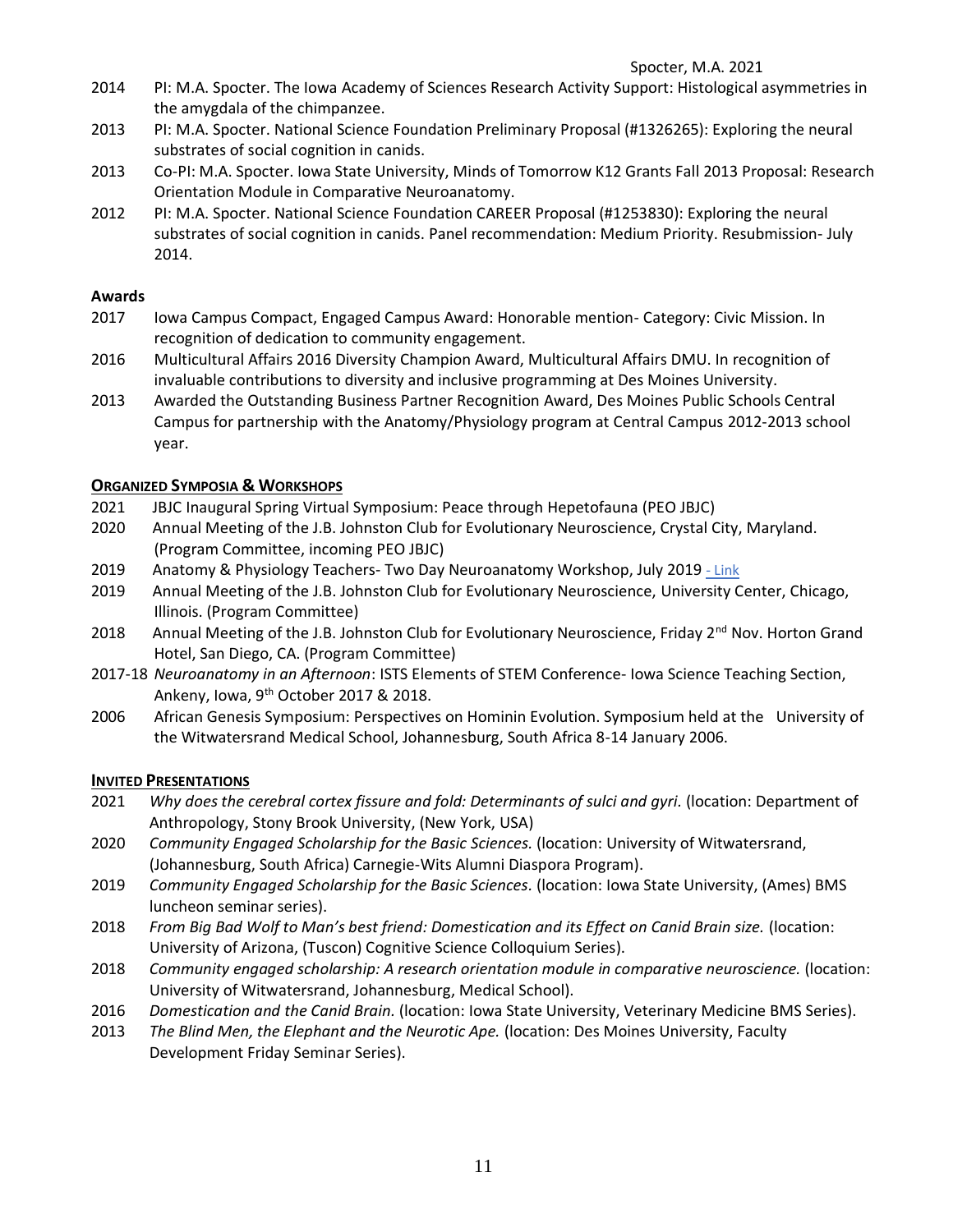- 2012 *Reconstructing the evolutionary history of the human brain: Insights from comparative neuroanatomical studies in great apes and canids.* (location: Des Moines University, Faculty Development Friday Seminar Series).
- 2012 The Descent of Mind: Reflections on Human brain evolution and the cognitive abilities of early hominids. (location: Des Moines Public Schools Central Campus, Physio/Anatomy & Biotechnology class).
- 2011 *Sizing up Hominids: Beyond Pangloss and spandrels and into a new perspective for brain and body size change.* (location: Des Moines University, Faculty Development Friday Seminar Series).
- 2011 *Homologues of human language areas in chimpanzees (Pan troglodytes): Reconstructing the evolutionary history to the emergence of human language.* (location: University of Iowa, Neuroscience Graduate Seminar series, Ames).
- 2011 HOT (Human Origins Today) Topic: *Brain maps and the evolution of human language* (location: Smithsonian National Museum of Natural History, Washington, DC).
- 2011 *Comparative studies on the homologues of Brocas and Wernickes area in chimpanzees (Pan troglodytes)*. (location: University of Witwatersrand, School of Anatomical Sciences, Johannesburg, South Africa).
- 2011 *Homologues of human language areas in chimpanzees (Pan troglodytes): Probablistic mapping, asymmetry and the hominid fossil record*. (location: Des Moines University, Department of Anatomy, Des Moines).
- 2011 *Homologues of human language areas in chimpanzees (Pan troglodytes): Reconstructing the evolutionary history to the emergence of human language*. (location: Midwestern University, Department of Anatomy, Chicago).
- 2008 *Does Size matter? Fallacies of progressionism in Hominin brain and body size reconstructions.* (location: UCSB, Department of Anthropology, Audience: Anthropology Student Union, Santa Barbara, CA).
- 2008 *Sizing up Hominins: Beyond Pangloss and Spandrels and into a new perspective for brain and body size change*. (location: GWU, Department of Anthropology, Washington, DC).
- 2008 *To Africa and back, 7 million years of evolution in an afternoon* (Audience: Wellesley Alumnae Club of Santa Barbara).
- 2008 *Transformations of body and mind as revealed through the fossil record*. (location: UCSB, Department of Anthropology, Audience: Anthropology Student Union, Santa Barbara, CA).
- 2007 *The Panglossian Paradigm Revisited: The role of non-adaptive mechanisms in hominid brain and body size evolution* (location: UCSB, Department of Anthropology, Santa Barbara, CA).

## **FIELD EXPERIENCE/WORKSHOPS**

- 2016 Ace Leadership Academy Workshop, Georgetown University, Washington, DC., USA.
- 2014 GWSW: Grant Writers Seminar & Workshop, Des Moines, IA. Instructor: Dr. J. Robertson*.*
- 2013 Cultural and linguistic competency and diversity: Imperatives for the 21<sup>st</sup> Century and beyond. Instructor: Dr. Patti Rose.
- 2012 Field Perfusion methods in neuroscience, South Africa. Instructor: Dr. Paul Manger.
- 2003 Makapansgat Excavation Team, Limeworks deposit South Africa. Directorship: Drs. Jeff McKee, Glen Conroy & Kevin Kuykendall.
- 2001-2 Human Biology III Hominin Field Lab, Makapansgat, Polekwane, South Africa.
- 2001-2 Paleoanthropology Field School Teaching Assistant at Makapansgat South Africa and Buffalo Cave deposits. Supervisor: Dr. Kevin Kuykendall

## **PUBLIC UNDERSTANDING OF SCIENCE**

- 2020-2021 Guest Lecturer–Anatomy & Biotech Class (Mrs Kacia Cain), Winterset High School.
- 2019 Guest Lecturer–Biology Class (Mrs Peg Conlon), Dowling Catholic High School.
- 2014- present Guest Lecturer and poster evaluator–Anatomy & Physiology and Biotechnology, Central Campus, Des Moines Public Schools.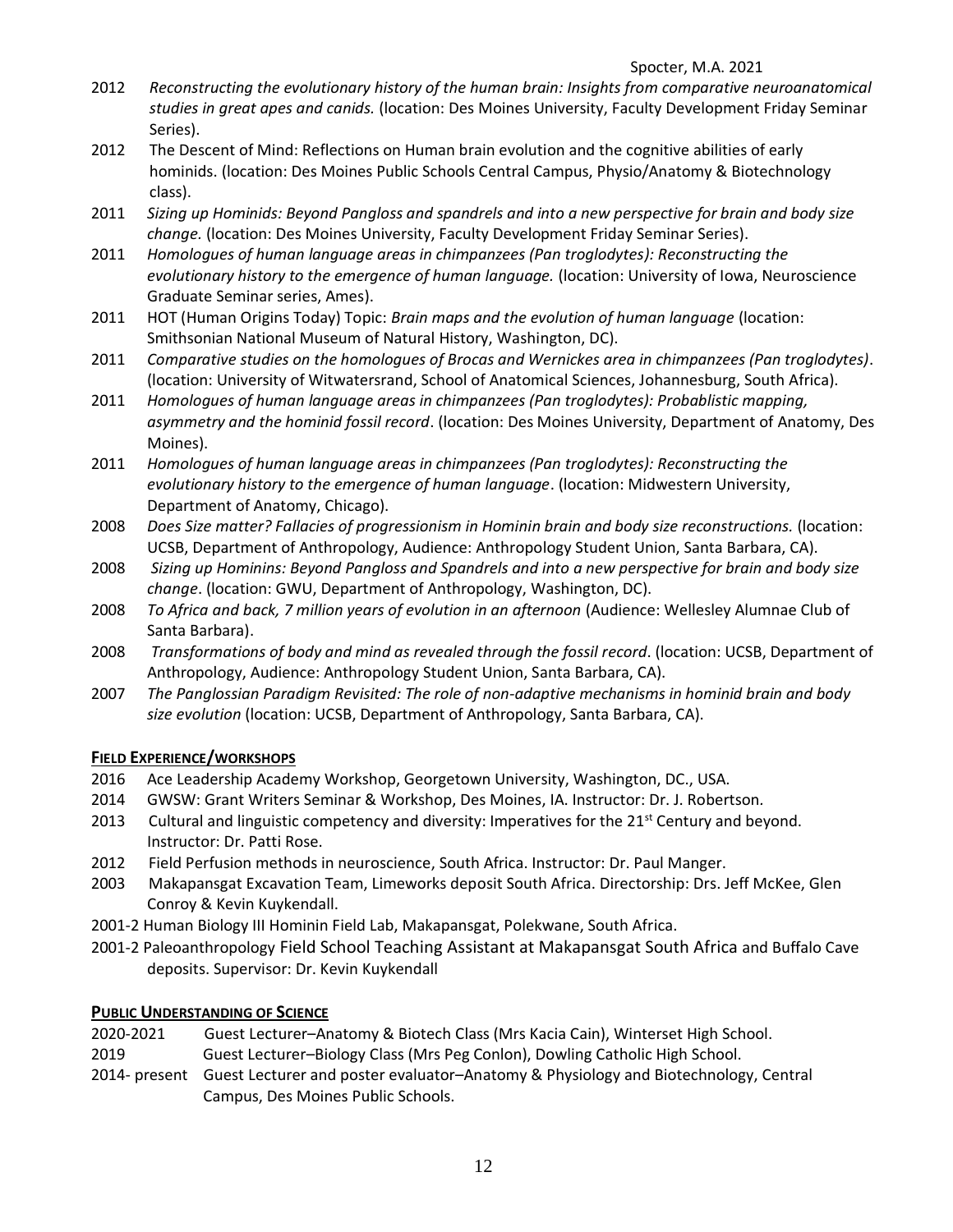- 2013/14 3D Modeling of the Brain, afternoon laboratory rotation hosted for  $7<sup>th</sup>$  and  $8<sup>th</sup>$  graders from the TAG program, Virtual Reality Class, Boone School District. 2012-present Research Orientation Module in Comparative Neuroanatomy. Designed to foster an interest in
- science amongst high school students from under-represented groups. Collaborative undertaking with the Des Moines Public Schools Central Campus.
- 2012 Summer Camp at the Science Center of Iowa, afternoon laboratory rotation hosted for 7<sup>th</sup> and 8<sup>th</sup> graders at the DMU Evolving Brain Laboratory
- 2010- 11 Human Origins Display '*The Scientist is In*' outreach program, Smithsonian National Museum of Natural History, Washington, DC.
- 2003-7 Paleotours: *Lectures on South African Paleoanthropology and a guide to understanding the fossil hominid bearing sites of Sterkfontein, Swartkraans and Drimolen*. Coordinated by Dr. Collin Mentor and Mrs Marianne Robertson.
- 2005 Wits open day talk: '*Careers and Research in Physical Anthropology'*
- 2005 Coordinator of third year science student Paleoanthropology excursion to Makapansgat Valley in the Cradle of Humankind, South Africa.
- 2003 Team member involved with the setup of fossil hominid display in the Wits Medical School Adler Museum.

## **PROFESSIONAL, DEPARTMENT, AND COMMUNITY SERVICE**

### **Project Reviewer**

| 2021                                                            | Faculty rating, National Research Foundation (NRF), South Africa                      |  |
|-----------------------------------------------------------------|---------------------------------------------------------------------------------------|--|
| 2021                                                            | Reviewer, National Science Foundation (NSF) - Anthropology                            |  |
| 2019                                                            | Reviewer, Canada Research Chairs Program (CRCP)                                       |  |
| 2019                                                            | Reviewer, National Science Foundation (NSF) - Anthropology                            |  |
| 2018 – present Project Reviewer, Iowa Academy of Sciences (IAS) |                                                                                       |  |
| 2016                                                            | Project Reviewer, National Science and Engineering Research Council of Canada (NSERC) |  |
| 2014-17                                                         | Project Reviewer, Leakey Foundation                                                   |  |
| 2014-15                                                         | Project Reviewer, Wenner Gren Foundation                                              |  |
| 2012-present                                                    | Project Reviewer, National Research Foundation (NRF), South Africa                    |  |
| 2011-present                                                    | Project Reviewer, Iowa Junior Academy of Sciences (IJAS) Students Program Committee   |  |

## **University Committee Service**

- 2020- present DMU Faculty and Staff Diversity Council (FSDC) Co-chair
- 2020- present DMU Promotion and Tenure Protocol Faculty Review Panel
- 2018- present DMU Student Appeals Committee
- 2015- present DMU Graduate Council
- 2017- present DMU Academic, Logistics, Learning and Planning Team (ALPT)
- 2015 -2018 DMU Educational Resources Committee
- 2015 -2019 DMU Spotlight Committee/ University Engagement Committee
- 2013- present DMU Biomedical Sciences (BMSCC) Committee
- 2013-15 DMU Faculty Facilities Committee, Chair
- 2013 DMU COM Nominating Committee
- 2012- 15 DMU Faculty Facilities Committee
- 2012- 15 DMU University Facilities Committee

## **University** *ad hoc* **committees**

2019-20 DMU COM Strategic Plan Taskforce 2: Faculty and student scholarship 2018 DMU Search Committee –Associate Information Officer (AIO)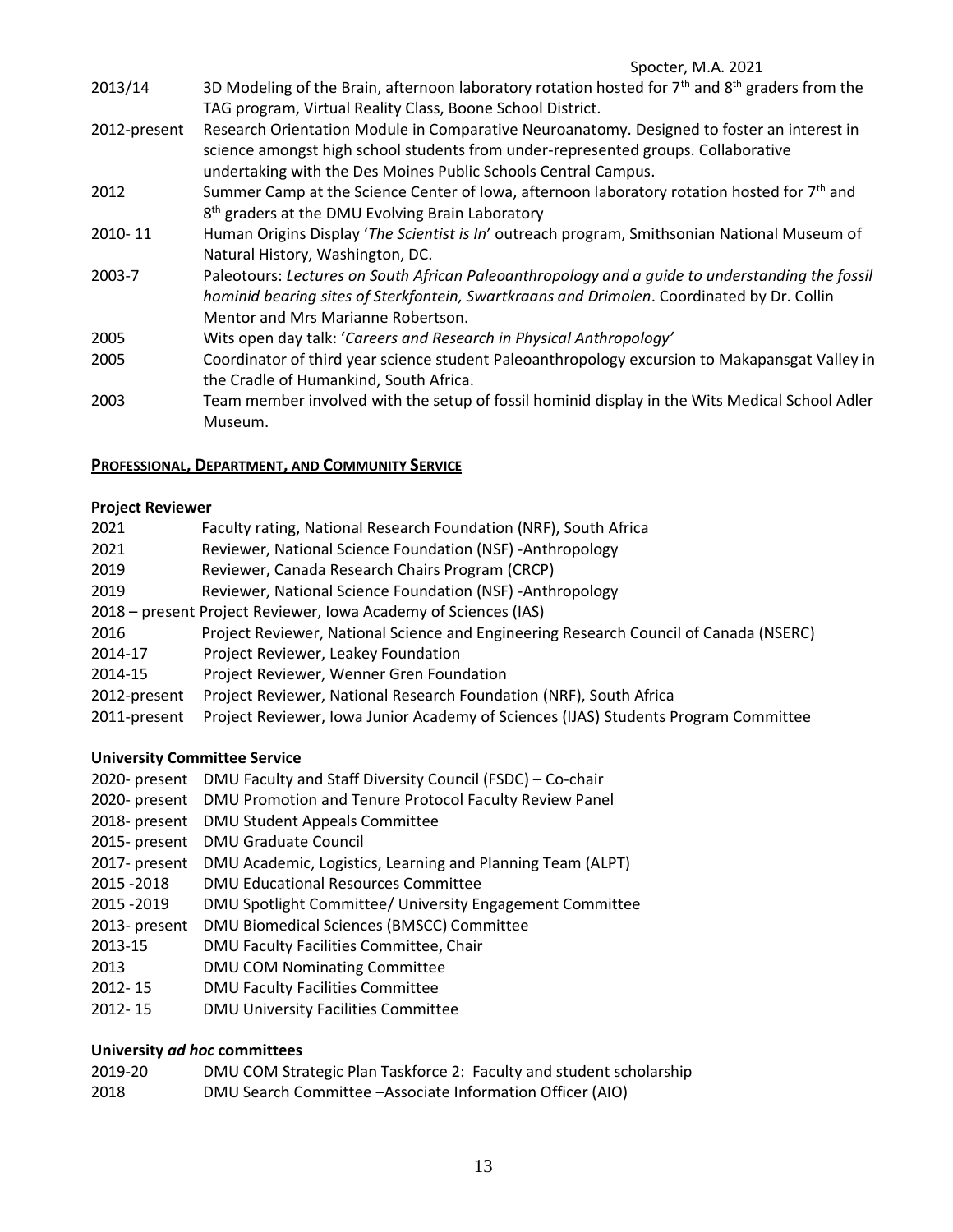| 2017    | DMU Search Committee - Anatomy                                 |
|---------|----------------------------------------------------------------|
| 2014-15 | DMU Ultrasound (Curriculum) Task force                         |
| 2014-15 | DMU Munroe Building Renovation Committee                       |
| 2014    | DMU Search Committee -Director for Teaching and Learning (CTL) |
| 2013-14 | DMU Library and CTL Renovation Committee                       |
| 2012/13 | DMU Search Committee - Anatomy (recruiting three faculty)      |
| 2011    | DMU Department of Anatomy, Strategic Planning Committee        |

#### **Student Club Advisor/Committee**

| 2017    | DMU DO Student of the Year 2018 Awards Committee               |
|---------|----------------------------------------------------------------|
|         | 2016- present DMU Muslim Student Association - Club Advisor    |
|         | 2014- present DMU Neurology Student Association – Club Advisor |
| 2013-15 | DMU Student National Medical Association (SNMA) – Club Advisor |

#### **Advisory Committee**

| 2011-15 | DMU Global Health Faculty Committee |
|---------|-------------------------------------|
| 2013-14 | DMU Faculty Technology Committee    |

#### **Extramural Service**

| 2020          | Invited Listening Session, The Paul G. Allen Frontiers Group (Outliers in Neuroscience) |
|---------------|-----------------------------------------------------------------------------------------|
| 2019-Present  | Board of Directors, Science Center of Iowa (SCI) link                                   |
| 2017-2020     | Board of Directors, Iowa Academy of Science (IAS) link                                  |
| 2020- present | Principal Executive Officer, J.B. Johnson Club for Evolutionary Neuroscience link       |
| 2020- present | IACUC Committee Chair, Ape Cognition and Conservation Initiative (ACCI) link            |
| 2015- present | IACUC Committee member, Ape Cognition and Conservation Initiative (ACCI) link           |
| 2017-2020     | Program Committee, J.B. Johnson Club for Evolutionary Neuroscience link                 |
| 2013-2018     | Webmaster, J.B. Johnson Club for Evolutionary Neuroscience                              |
| 2012- present | Committee Member, Central Campus (DMPS) Advocacy Committee                              |
|               | 2012- present Committee Member, Iowa Academy of Sciences Student Programs Committee     |

#### **Editorial positions**

2018- presentReview editor: *Frontiers in Neuroanatomy* [link](https://loop.frontiersin.org/people/149996/overview)

2010- present Articles reviewed for: *Proceedings of the Royal Society of London: B; Journal of Human Evolution, Studies on Ethno Medicine, Neuroscience and Biobehavioral Reviews, Clinical Anatomy, Frontiers in Neuroanatomy, Journal of Comparative Neurology, Frontiers in Human Neuroscience, PLOS One, Frontiers in Systems Neuroscience, DMU Journal of Biomedical Student Research; Anatomical Sciences Education, Brain, Behavior and Evolution; Journal of King Saud University, Cerebral Cortex, Forensic Science International - Reports.*

#### **MEDIA COVERAGE, ARTICLES, SOCIAL MEDIA**

- 13. Big cetacean brains generate lots of heat, 2021: [https://www.dmu.edu/news/2021/03/big-cetacean](https://www.dmu.edu/news/2021/03/big-cetacean-brains-generate-lots-of-heat/)[brains-generate-lots-of-heat/](https://www.dmu.edu/news/2021/03/big-cetacean-brains-generate-lots-of-heat/)
- 12. DMU-Faculty, students generate neuro research despite COVID, 2020:

<https://www.dmu.edu/news/2020/10/dmu-faculty-students-generate-neuro-research-despite-covid-19/>

- 11 DMU-Based Program Earns Iowa STEM BEST Award, 2019: [https://www.dmu.edu/dose/2019/01/dmu](https://www.dmu.edu/dose/2019/01/dmu-based-program-earns-iowa-stem-best-award/)[based-program-earns-iowa-stem-best-award/](https://www.dmu.edu/dose/2019/01/dmu-based-program-earns-iowa-stem-best-award/)
- 10. Central's NeuroSMART. Honored as Iowa STEM BEST. Program, 2019: <https://www.dmschools.org/2019/01/central-campuss-neurosmart-honored-iowa-stem-best-program/>